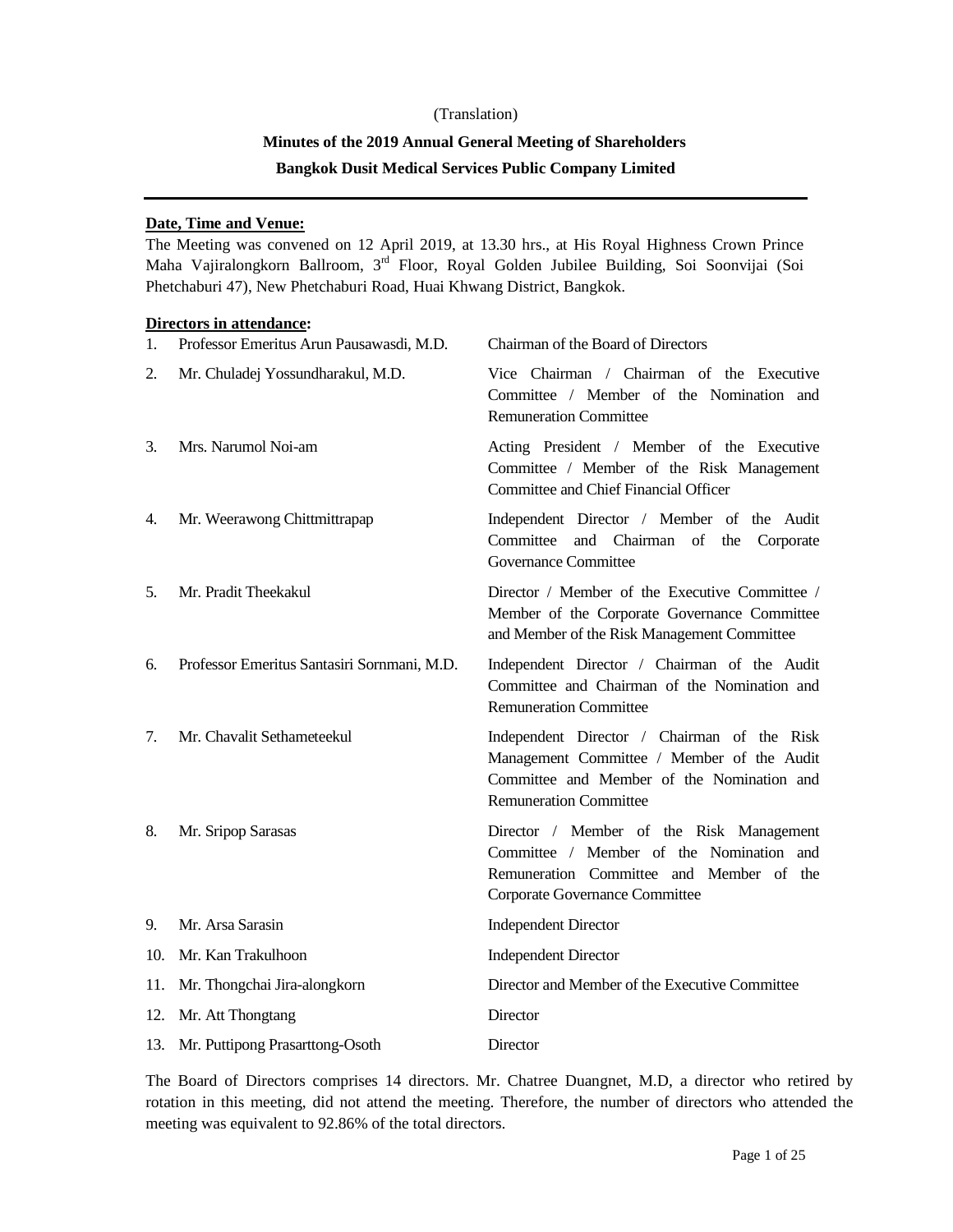## **Participants:**

| $1_{\cdot}$    | Mr. Trin Charumilind, M.D.                | Chief Medical Officer                                                                  |
|----------------|-------------------------------------------|----------------------------------------------------------------------------------------|
| 2.             | Mr. Raymond Chong Chin Wah                | CEO – BDMS Wellness Clinic                                                             |
| 3.             | Matinee Maipang, M.D.                     | Assistant Chief Executive Officer - Group 1 and<br>Hospital Director, Bangkok Hospital |
|                | <b>Auditors from EY Office Co., Ltd.:</b> |                                                                                        |
| $\mathbf{1}$ . | Mr. Wichart Lokatekrawee                  | Partner                                                                                |
| 2.             | Mr. Samran Taengcham                      | Partner                                                                                |
| 3.             | Mr. Chawalit Chaluayampornbut             | Senior Manager                                                                         |

## **Preliminary proceedings:**

Miss Kessara Wongsekate, Company Secretary, informed the Meeting that there were 2,455 shareholders attending the meeting in person and by proxy, representing 11,269,767,139 ordinary shares, equivalent to 71.9242 percent of the total issued shares of the Company. A quorum was thus constituted in accordance with Article 33 of the Articles of Association which provides that, at a shareholders meeting, unless otherwise prescribed by law, the presence of shareholders and/or proxies appointed by no less than 25 shareholders, holding the shares amounting to no less than one-third of the total issued shares in aggregate, is required to constitute a quorum.

Professor Emeritus Arun Pausawasdi, Chairman of the Board of Directors, who presided as the Chairman of the Meeting (the "**Chairman**"), declared the Meeting duly convened, as well as introduced the directors, executives, and attendees who were representatives of the auditors and the legal advisors, and delegated the Company Secretary to clarify the procedures for voting.

The Company Secretary stated that, to ensure that the Meeting is conducted in compliance with good corporate governance principles with respect to voting in meetings, the Company informed the Meeting of the procedures for voting and counting of the votes as follows:

- 1) For voting in the Meeting, a shareholder will have the number of votes equivalent to the number of shares he/she holds in the Company, whereby one share is equivalent to one vote.
- 2) In the interests of expediting the process for each agenda item, with respect to voting on all agenda items, if a shareholder wishes to vote against or abstain from voting, such shareholder will mark under  $\Box$  'against' or  $\Box$  'abstain' on his/her ballot card and raise his/her hand to signal to the staff to collect the relevant ballot card for the purpose of vote counting. The Company will deduct both the votes cast against or in abstention of an agenda item from the total number of votes and the remaining number will be treated as the total number of votes of approval of that agenda item. The shareholders and the proxy shall affix his/her signature on the ballot card every time prior to submitting the ballot card to the staff.

Agenda Item 4 deals with the appointment of directors in replacement of the directors who are due to retire by rotation. To be in compliance with the best practice in convening a shareholders' meeting, voting for this agenda item will be carried out on an individual basis. For the counting of votes, the Company will deduct the number of ballots with a vote cast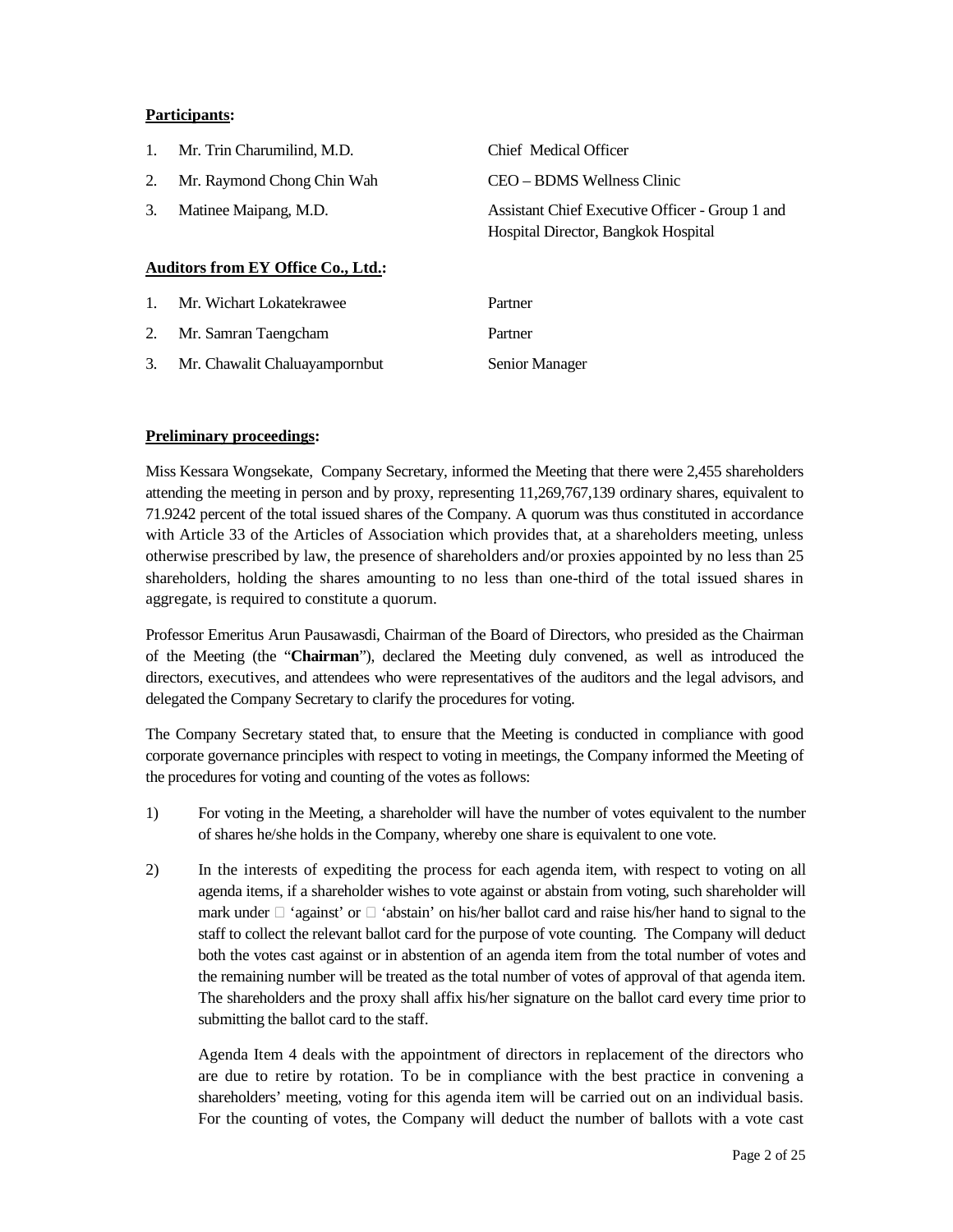against or in abstention from the total number of votes. The remaining votes shall be considered as the total number of votes in favour of this agenda item. For the purpose of transparency, the Company shall collect all ballot cards. A shareholder who votes in favour of each agenda item shall keep his/her ballot and return it to the Company's staff after the voting on the appointment of all directors. In the interests of convenience and expediency, the Company's staff will individually collect the ballot cards from each of the shareholders.

3) A ballot that is filled with more than one mark in the space provided or a ballot that casts a vote expressing a conflict of intent; or a ballot with a vote that has been crossed out without a signature thereon; or a ballot on which there are votes cast in excess of the permitted number of votes on a ballot, shall be considered invalid.

In this regard, a shareholder who wishes to correct his/her vote on the voting ballot should cross out the existing vote on the voting ballot and affix his/her signature thereto. Any vote cast in a different manner from those specified above shall be considered invalid.

- 4) A shareholder or a proxy who wishes to leave the Meeting before the Meeting is adjourned is requested to submit their voting ballot to the staff in advance before he/she leaves the meeting room. Nevertheless, the Company will deduct the number of shares of such shareholder attending the meeting in person or by proxy from the total number of shares represented at the Meeting once he/she leaves the meeting room before the meeting is adjourned.
- 5) Before casting a vote on each agenda item, the Chairman will allow the persons attending the Meeting to raise questions relevant to that agenda item as appropriate. Shareholders or proxies who wish to raise questions are requested to state their name and surname before raising questions or expressing opinions on each occasion.
- 6) If a shareholder has questions which do not relate or are irrelevant to the agenda item being considered, the shareholder should raise those questions during the agenda item specifically designated for other matters at the end of the Meeting. Questions raised or opinions expressed should be concise and should not be repetitive in order that other shareholders will be able to fully exercise their rights.

To ensure that the Meeting was conducted in compliance with good corporate governance principles, the Company delegated Miss Jinjutha Techakumphu, Legal Advisor from Weerawong, Chinnavat & Partners Limited, to act as a voting inspector.

The Chairman gave the shareholders an opportunity to ask for further information relating to the voting procedures. No shareholders raised any questions.

As no shareholders asked for further information, the Chairman additionally informed the Meeting that, in the 2019 Annual General Meeting of Shareholders, the Company gave the shareholders an opportunity to propose matters that would be considered beneficial and appropriate to be agendas item in advance for this Meeting, as well as to nominate a person who is knowledgeable, competent, and qualified for appointment as a director, from 1 December 2018 to 14 January 2019. The guidelines for proposing such additional matters were posted on the Company's website. By the end of the given period, no shareholder had proposed any matter in advance in order for the Board of Directors to consider and add it to the list of agenda items for this Meeting, and there was no nomination of other qualified persons for appointment as directors.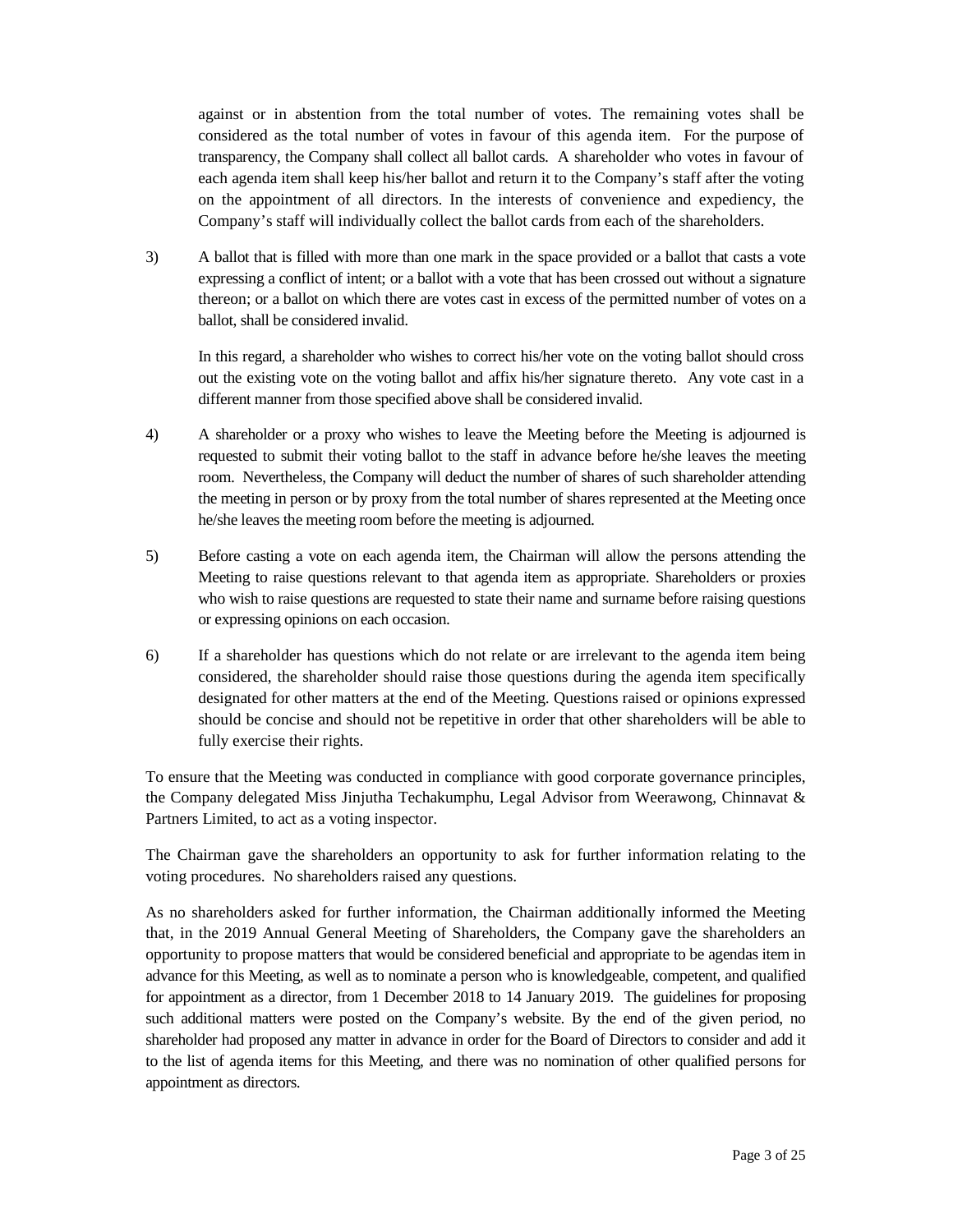The Chairman delegated Mr. Weerawong Chittmittrapap, Chairman of the Corporate Governance Committee, to act as the meeting facilitator (the "**Facilitator**") with regard to the following agenda items:

# **Agenda Item 1: To acknowledge the Company's performance for 2018**

The Facilitator asked Mrs. Narumol Noi-am, Acting President, and Chief Financial Officer, to inform the Meeting of the Company's business during the year 2018.

Mrs. Narumol Noi-am, Acting President and Chief Financial Officer, presented the Meeting the overview of the business of the Company during the year 2018. The important details are summarized as follows:

# **Overview of the Company:**

As at 31 March 2019 the Company had a total of 47 operational hospitals under its network, totalling approximately 8,000 beds (45 hospitals in Thailand and 2 hospitals in Cambodia), with 2 additional hospitals that will hold 400 beds still under construction. Once these two hospitals are completed, the network will consist of a total of 49 hospitals with approximately 8,400 beds, as well as a BDMS Wellness Clinic.

## **Network Expansion:**

- The Company has enhanced the efficiency of its advanced health care provision to be in accordance with even higher standards in striving to build a Center of Excellence Network (CoE). The Company focuses on improving the potential of each hospital in its CoE Network to ensure that all hospitals offer extensive clinical care in accordance with the internationallyaccepted standards issued by Joint Commission International (JCI) and in collaboration with the world's leading medical institutions in order to raise its standards to be on a par with top international standards. Currently, the Company has 10 Centers of Excellence, namely: 1) Bangkok Hospital (head office); 2) Samitivej Sukhumvit Hospital; 3) Samitivej Sri Nakarin Hospital; 4) Phyathai 2 Hospital; 5) Bangkok Hospital Phuket; 6) Bangkok Hospital Chiang Mai; 7) Bangkok Hospital Udon; 8) Royal Phnom Penh Hospital; 9) Bangkok Hospital Pattaya; and 10) Bangkok Hospital Rayong.
- The Company has opened Chiva Transitional Care Hospital, for service. The hospital holds 52 beds, and is located near the Bangkok Hospital, head office, with the objective to accommodate patients or persons who are in need of rehabilitation care after for transitioning from hospital to home. The hospital offers a holistic treatment approach provided by a team of interdisciplinary personnel, such as internists and physical therapists, etc. The patient rooms are specifically designed to accommodate patients undergoing the process of rehabilitation with recreational activities available for patients to relax and rehabilitate both physical and mental conditions.
- Bangkok Hospital Chiang Rai Co., Ltd., a subsidiary, officially opened for service, is located on Phaholyothin Road (Chiang Rai – Mae Chan), Muang District, Chiang Rai Province. The hospital holds 80 beds.
- BDMS Wellness Clinic, an integrated healthcare center located on Wireless Road, is a project which provides preventive healthcare services, offering a full scope of wellness services. This project focuses on the promotion of the wellness and longevity of its patients. There are seven clinics under BDMS Wellness Clinic: 1) Regenerative Clinic; 2) Musculoskeletal and Sports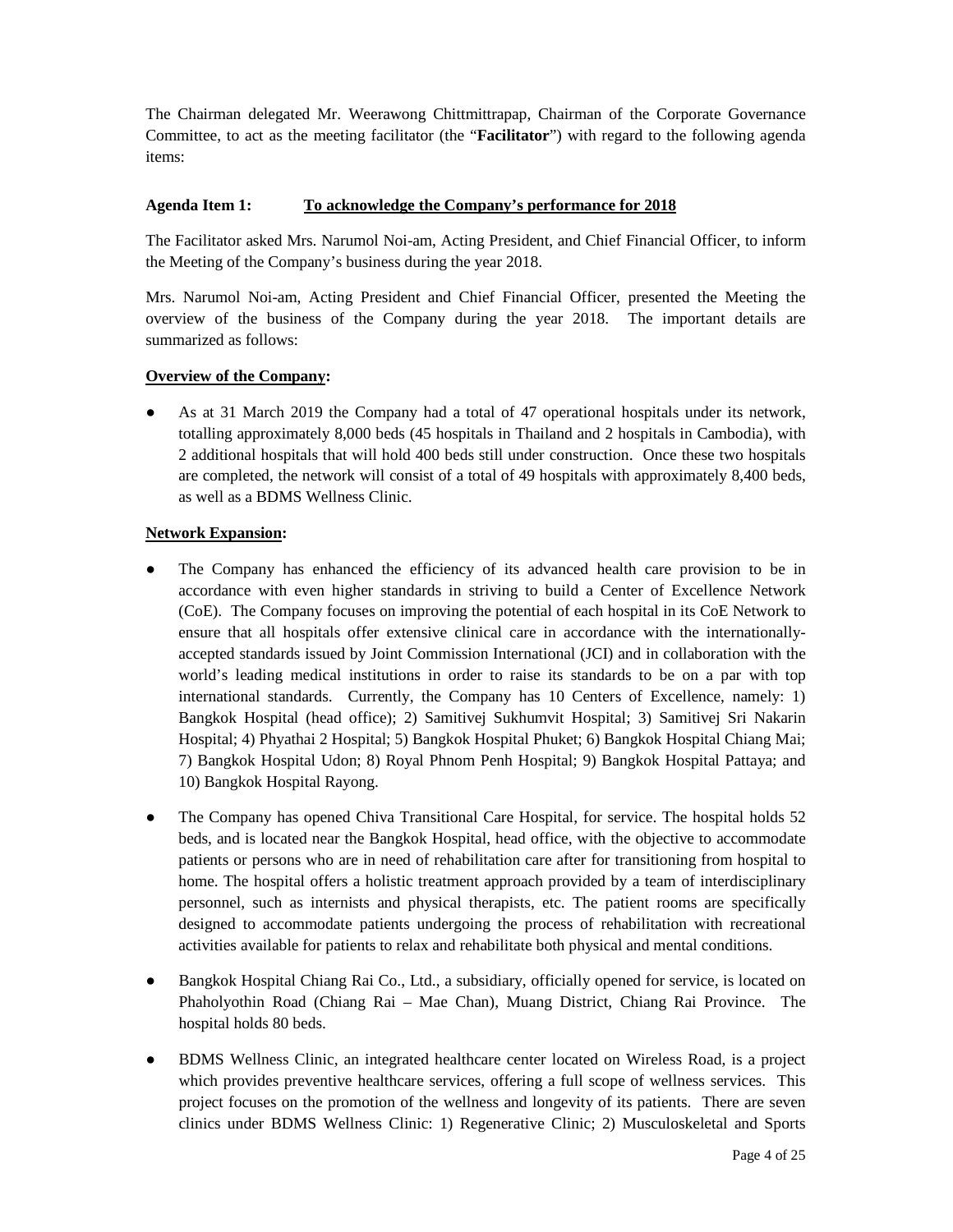Clinic; 3) Neuroscience Clinic; 4) Preventive Cardiology Clinic; 5) Dental Clinic; 6) Digestive Wellness Clinic; 7) Fertility Clinic, in addition to Mövenpick BDMS Wellness Resort Bangkok, a hotel comprising 290 rooms in the same location as BDMS Wellness Clinic which is expected to open for service by the end of May 2019.

# **Medical Cooperation:**

- The Company has signed a memorandum of understanding for the collaboration with Ping An Good Doctor (PAGD), China leading developer of an online one-stop healthcare ecosystem platform that is accessible via the Ping An Good Doctor application with over 200 million users. It is estimated that by May 2019, the Company will be able to publish various hospital services on the website of Ping An Good Doctor (PAGD) such as operatives, including introducing the customers via the website Ping An Good Doctor (PAGD) to the eight hospitals under the Centers of Excellence Network (CoE) in order to expand the base of foreign customers, particularly those from China, visiting BDMS hospitals.
- The Company has collaborated with Allianz Ayudhya in expanding its hospital customer base in order to continuously generate more revenue via Allianz Ayudhya's "My First Class Healthcare @ BDMS campaign", of which the coverage is detailed as follows:
	- Maximum coverage THB 100,000,000 per year for health coverage in 45 BDMS hospitals throughout Thailand, including in Cambodia
	- Maximum medical check-up THB 20,000 per year
	- Special privileges for Health Prestige customers
	- Coverage for all medical treatments, in-patient, out-patient, dentistry, obstetric delivery, and visions
	- Treatment during illness
- The Company has collaborated with Viriyah Insurance in order to provide medical treatment in BDMS hospitals via Viriyah Insurance's "Oon Jai Rak" health insurance policy with the maximum coverage of THB 1,000,000 to THB 5,000,000. This attractive campaign has been well-received by the customers.

# **Hospitals under Construction:**

- The Company is developing the Bangkok International Hospital, comprising 175 beds, in the same location as Bangkok Hospital (head office) and is expected to commence commercial operations in 2019. Equipped with state-of-the-art medical equipment, the Company aims for the it to be a "smart hospital" and comprise a Center of Excellence for brain and bones .
- Bangkok Hospital Pattaya Co., Ltd., a subsidiary, is developing Jomtien Hospital, comprising 233 beds, on Sukhumvit Road, Bang Lamung District, Chon Buri Province, and is expected to commence commercial operation in 2020.

# **Quality Accreditation:**

15 hospitals across the BDMS network were accredited by the Joint Commission International  $(JCI).$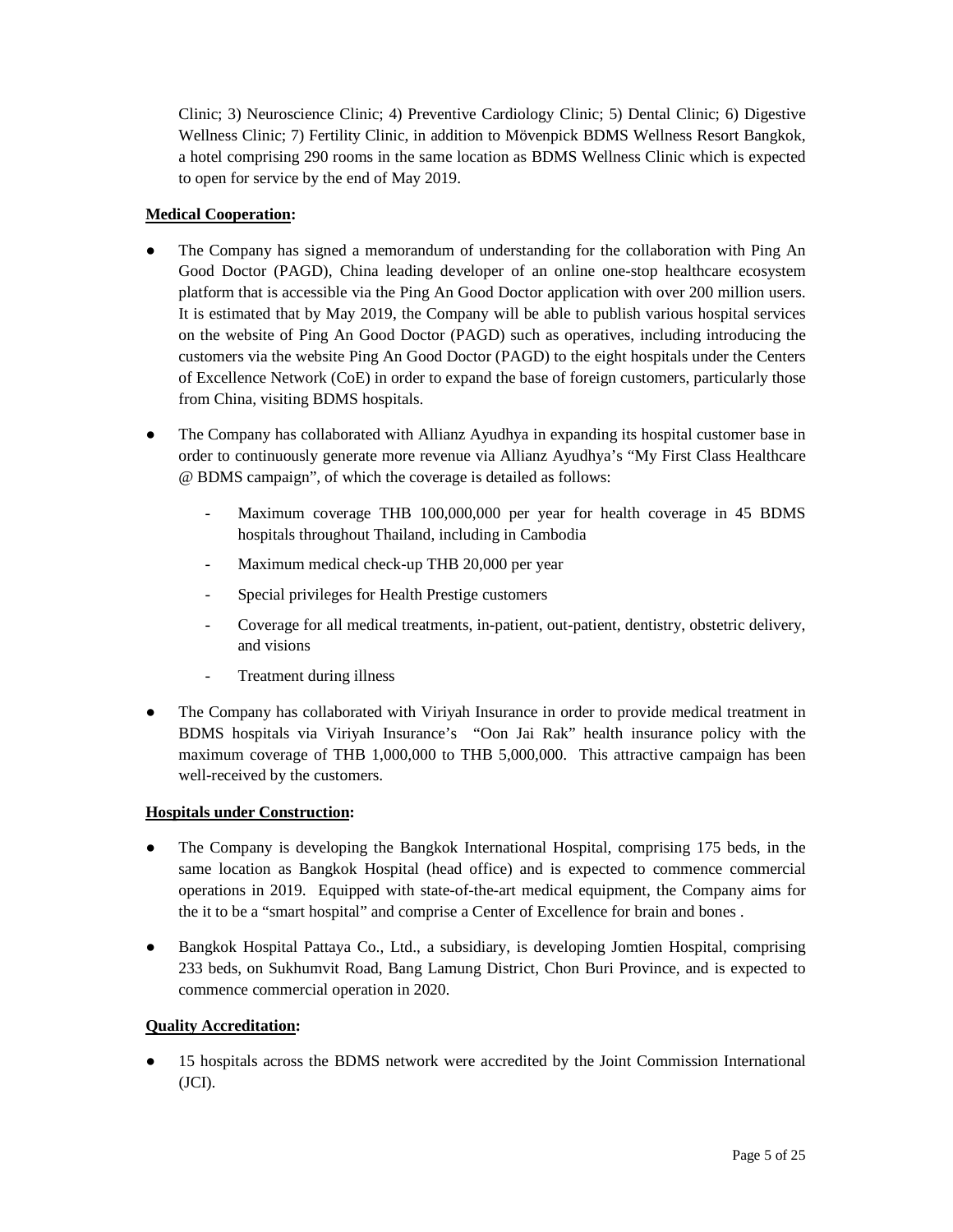- Bangkok Hospital (head office) was accredited by JCI for Clinical Care Program Certificate (CCPC) in 7 diseases.
- Bangkok Hospital (head office) received the Advanced HA Certificate.
- 29 hospitals across the BDMS network were certified by Hospital Accreditation Thailand (HA).
- BDMS Emergency Services received accreditation for the transfer of critically ill patients by land, sea, and air from the Commission on Accreditation of Medical Transport Systems (CAMTS) of the USA, and the Commission on Accreditation of Medical Transport Systems Europe (CAMTS EU). BDMS is the second in Asia and the third in the world which receives dual accreditation under CAMTS-CAMTS EU.

# **Awards:**

- The Company has won "Thailand's Top Corporate Brand Values 2018" for Healthcare Sector for four consecutive years from the Faculty of Commerce and Accountancy, Chulalongkorn University, which organised the award ceremony for the companies listed on the Stock Exchange of Thailand with the highest brand value in each industry in Thailand for the year 2018.
- The Company received the Outstanding Investor Relations Awards from SET Awards 2018 by the Stock Exchange of Thailand
- The Company received the Total Innovation Management Award 2018 from the National Innovation Agency and Stock Exchange of Thailand.
- The Company was awarded the Best Managed Healthcare Company in Asia Healthcare Sector for two consecutive years from Asia's Best Companies 2018 – 2019 by FinanceAsia from the votes by investors worldwide.
- The Company was awarded the Most Outstanding Company in Thailand by Asia's Outstanding Companies Poll 2018 from ASIAMONEY Magazine.
- The Company was awarded the Hospital of the Year in Asia Pacific and the Hospital of the Year in Thailand for three consecutive years for the Global Health and Travel Awards 2018 by Asia Pacific Healthcare and Medical Tourism Summit 2018.
- The Company was awarded the Best Overall IR (Large Capitalisation) from IR Magazine Forum & Awards - South East Asia 2018 organised by IR Magazine.

# **Social Responsibility:**

- BDMS sponsored the Happy and Healthy Bike Lane Project, which consists of the main track of 23.5 km., short-distance track of 2.6 km., and cycling track for kids under 12 years old.
- BDMS sponsored the Love and Warmth at Winter's End (Un Ai Rak Khlai Khwan Nao) and the River of Rattanakosin Project by organising health activities for participants.
- BDMS was the title sponsor for the "BDMS Bangkok Marathon 2018" under the concept of "Sport is Medicine", the objective of which was to encourage everyone to enjoy doing exercises and playing sports, and which BDMS believes that sport helps people develop a strong and healthy body and mind.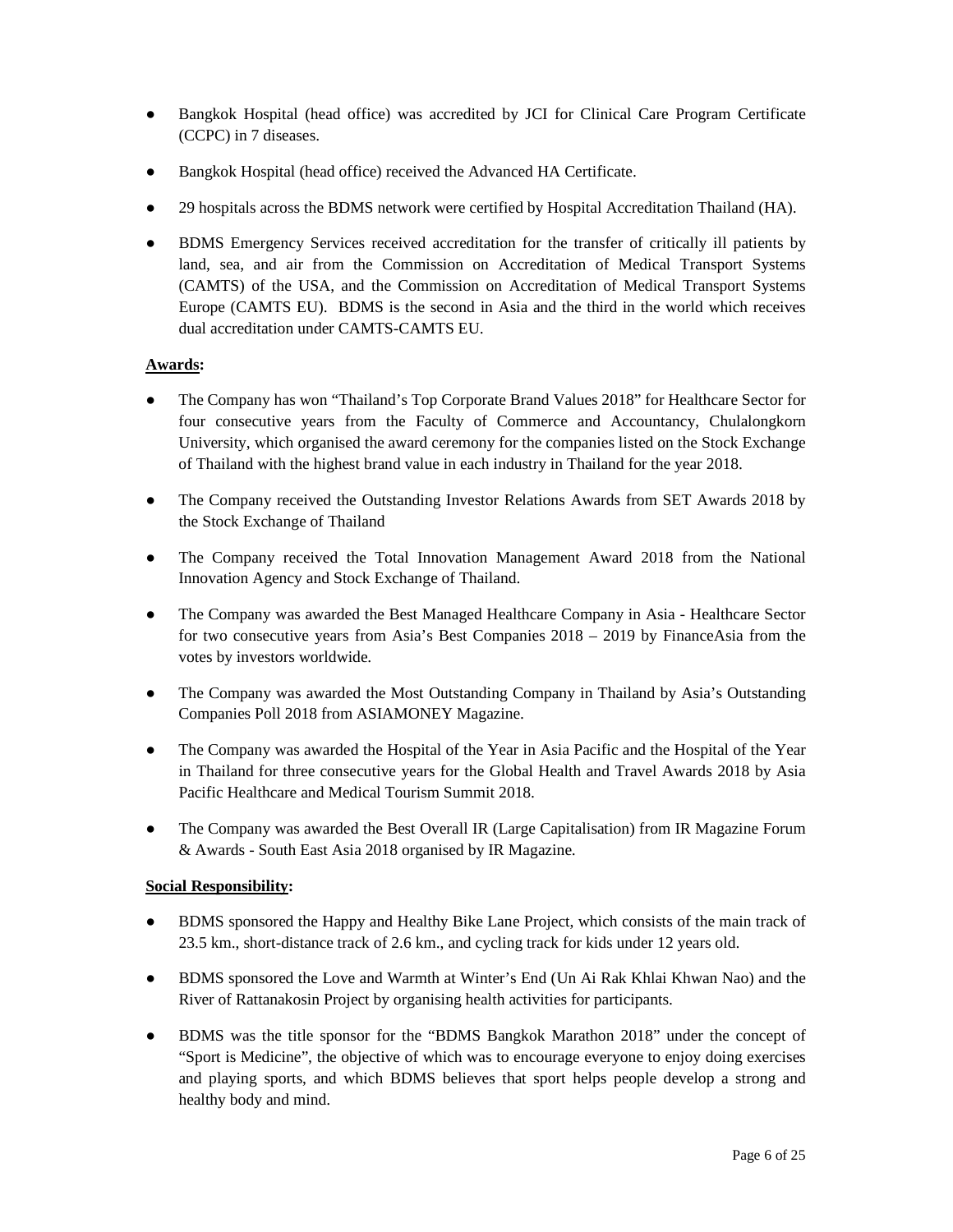The Facilitator gave the shareholders an opportunity to ask questions.

Mr. Wasant Phongphuttamon, a shareholder, asked the following questions:

- 1. Please clarify why the Company did not include the agenda for certifying the minutes of the previous meeting for new shareholders or the shareholders who did not attend the annual shareholder meeting last year would not be informed of the subject matter of the previous meeting. If possible, the Company should provide a summary of the questions and answers of the shareholders on the notice calling the next meeting.
- 2. What is the background of the case of Mr. Prasert Prasarttong-Osoth, M.D., and what are the causes?

The Facilitator clarified as follows:

- 1. At present, leading companies in Thailand do not include the agenda for certifying the minutes of the previous meeting for it is not required by law to include an agenda certifying the minutes of the previous meeting. The record of the meeting will be taken and the minutes will be a summary of important subject matters in order to report to the shareholders of what happened in the meeting. The Company will publish the minutes of the meeting on the corporate website within 14 days from the date of the meeting. If the shareholders have any corrections or objections with respect to the minutes, they can inform the Company for potential amendment.
- 2. As for the case of Mr. Prasert Prasarttong-Osoth, M.D., the Company regrettably cannot provide any information because it is a personal matter with complicated details and is not relevant to the Company and it will be inappropriate to interfere with this matter. Nevertheless, the Company confirms that the Company is not involved in this matter and this matter has no impact on the business operation of the Company.

Mr. Wasant Phongphuttamon, a shareholder, suggested that the questions of the shareholders be included in the letter calling for meetings in order that the readers will be aware of the subject matters in the previous meetings and have the questions sent to the shareholders together with the letter calling for the next meeting because it may not be convenient for some shareholders to access the corporate website.

Mr. Chalermphon Waithayangkul, a shareholder, suggested the Company prepare a booklet of the minutes of the meeting and send to the shareholders for whom it is not convenient to access the minutes on the corporate website. Mr. Chalermphon Waithayangkul, then, asked the following questions:

- 1. What is the status of the case of Life Privilege Club? Is there any update of the case?
- 2. What is the progress of the investments in certain hospitals, particularly in Bumrungrad Hospital? What is the Company's plan?
- 3. In view of the Company's huge investments in the medical industry, does the Company have any project in the medical industry in the Eastern Economic Corridor (EEC) and what?
- 4. Does the Company have any material information to the BDMS Wellness Clinic project, and what?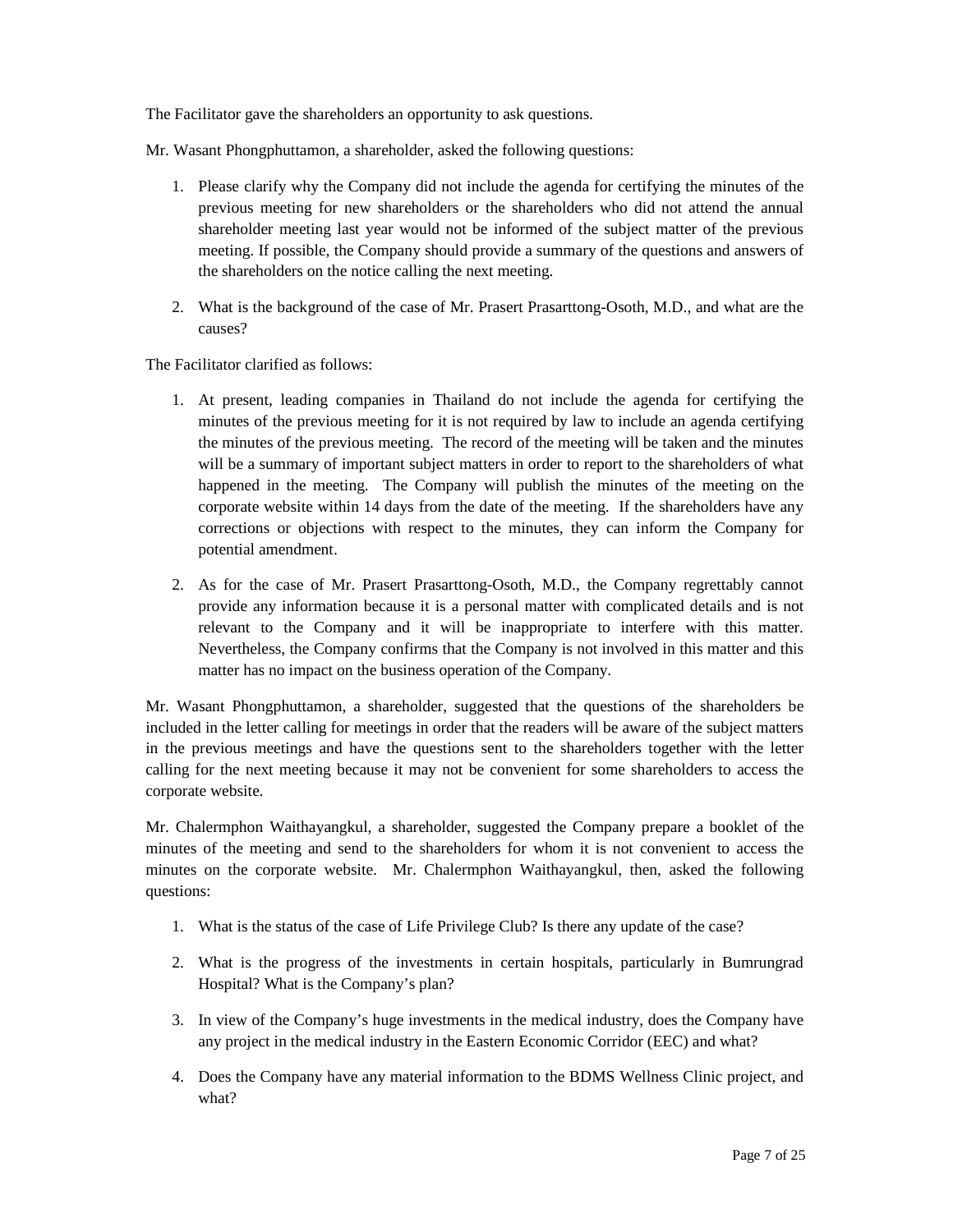- 5. Why does the Company not take part in the management of the hospitals in which the Company holds shares? How does this approach benefit the Company?
- 6. What action plan does the Company have in the collaboration with Ping An Good Doctor (PAGD)?
- 7. What is the Company's future business plan to increase confidence to the shareholders to maintain their investment in the Company?
- 8. Does the Notification of the Ministry of Commerce on Control of Medical Service Fees have any impact on the Company (and if so, how)?
- 9. As it is indicated in the Annual Report that the physicians are not the employees of that the Company, please clarify the status of the 3,000 physicians working for the Company.

The Facilitator clarified that the case of Life Privilege Club is pending trial. In this case, once the Court renders its decision, the Company will strictly comply with the decision of the Court.

The Facilitator asked Mrs. Narumol Noi-am, Acting President and Chief Financial Officer, to answer the questions on the investment of the Company.

Mrs. Narumol Noi-am, Acting President and Chief Financial Officer, clarified that the investment in Bumrungrad Hospital is a normal type of investment, that is, the Company can make investment in a profitable business and receive profits from shares and dividends. In this regard, the Company does not have a policy to take part in the management of the hospital. Nevertheless, it depends on the timing of investment.

For the investment in the Eastern Economic Corridor (EEC), the Company is very keen in this project, particularly, the hospital companies in the Eastern Region, whether it be Pattaya, Rayong Province, Chanthaburi Province, and Trad Province. The management is discussing how to handle the incoming projects and the target group will be the hospital in Pattaya and Rayong Province.

As for the collaboration with Ping An Good Doctor (PAGD), it is a project to provide online medical and healthcare services via the Ping An Good Doctor application, being China's top platform currently with over 200 million users. The names of BDMS hospitals and services offered are displayed in Chinese in the Ping An Good Doctor application. In addition, Ping An Good Doctor (PAGD) will introduce the customers to visit our eight hospitals in the Center of Excellence Network (CoE) which will expand our customer base, particularly Chinese customers.

With respect to the business plan, the Company has a policy to expand into holistic healthcare services. The Company believes that the future trend is that people will become more concerned about their health and, as a result, will take better care of themselves before getting ill. However, in case of any illness, the Company has the hospitals in the Center of Excellence Network (CoE) to accommodate such demand. In addition, the Company offers service from Chiva Transitional Care Hospital which is fully equipped to take care of the patients who are unable to take care of themselves after being released from hospital and where the patients will receive rehabilitation services to help them fully recover and return to their normal lives. In addition, the Company has made investments in pharmaceutical companies and saline solution production companies to support the business of the Company.

The Facilitator asked Mr. Pradit Theekakul, a director, to clarify the matter on the Notification of the Ministry of Commerce and the status of the physicians in the hospitals.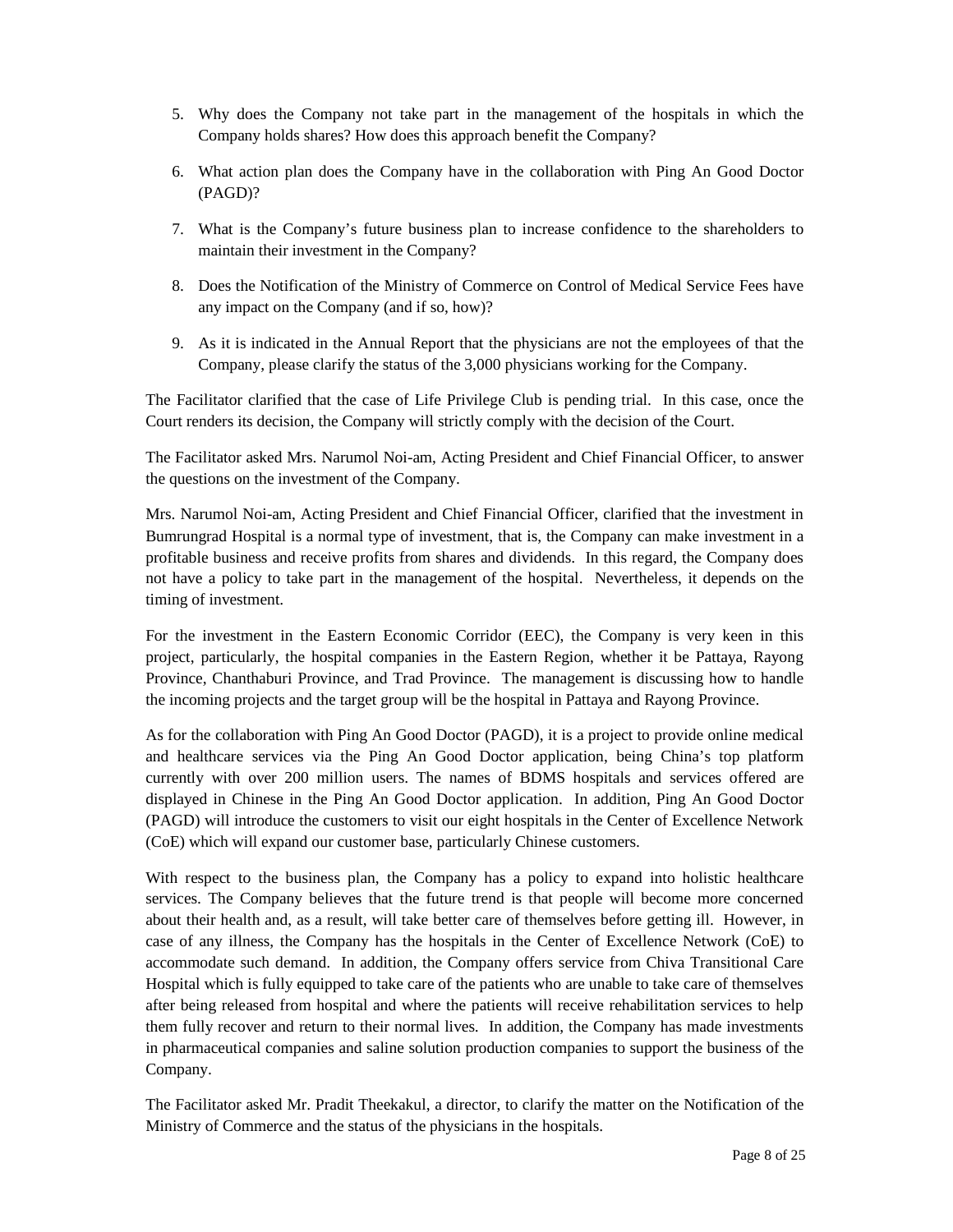Mr. Pradit Theekakul, a director, clarified that in operating the hospital business which requires a license, a business operator has to comply with the rules and regulations under the supervision of the Ministry of Public Health, whether that is in proposing prices or providing services. However, the Notification of the Ministry of Commerce on Control of Medical Service Fees does not have any impact on the Company at this stage. In the case of any change, the Company is willing to comply with the law and will take into consideration the maximum interests of the stakeholders.

As for the status of the physicians, the Company confirms that the physicians in the hospitals are professional practitioners and are not the employees of the Company, with the exception of certain physicians who have management roles; as they do not provide medical treatment, these physicians can therefore be employees of the Company.

Mr. Nikom Pakabundhu, a shareholder, suggested that in publishing the minutes of the meeting on the corporate website, the source to access to the minutes should be clearly indicated.

No shareholders asked any further questions or expressed any further opinions.

**Resolution:** The Meeting acknowledged the Company's performance for 2018

# **Agenda Item 2: To consider and approving the Company and its subsidiaries' audited consolidated financial statements for 2018**

The Facilitator proposed that the Meeting consider and approve the Financial Statements for the accounting period ending 31 December 2018, as detailed in the 2018 Annual Report as delivered to the shareholders. The Facilitator asked Mr. Chavalit Sethameteekul, Member of the Audit Committee, to clarify the information in support of the Meeting's consideration.

Mr. Chavalit Sethameteekul, Independent Director and Member of the Audit Committee, informed the Meeting that the Audit Committee had considered the information of the Auditor's Report and the Financial Statements for the year ending 31 December 2018, which had been audited by Mr. Wichart Lokatekrawee, Certified Public Accountant of EY Office Limited and was of the view that the financial statements had been prepared in accordance with the accounting standards and reflected accurate information by disclosing sufficient material facts. The Auditor was also of the view that the financial statements accurately represented the Company's financial position, operational results, and cash flow in accordance with the Financial Reporting Standards. The related transactions occurring in the year 2018 appeared in the Annual Report. After due consideration, the Audit Committee was of the view that such transactions were reasonable and had been entered into on an arm's length basis. In addition, Mrs. Narumol Noi-am, Acting President and Chief Financial Officer, was delegated to inform the Meeting of the summary information in accordance with the financial statements.

Mrs. Narumol Noi-am, Acting President and Chief Financial Officer, informed the Meeting of the summary of the Income Statement and Statement of Financial Position of the Company and its subsidiaries as at the end of 2018, the details of which are as follows: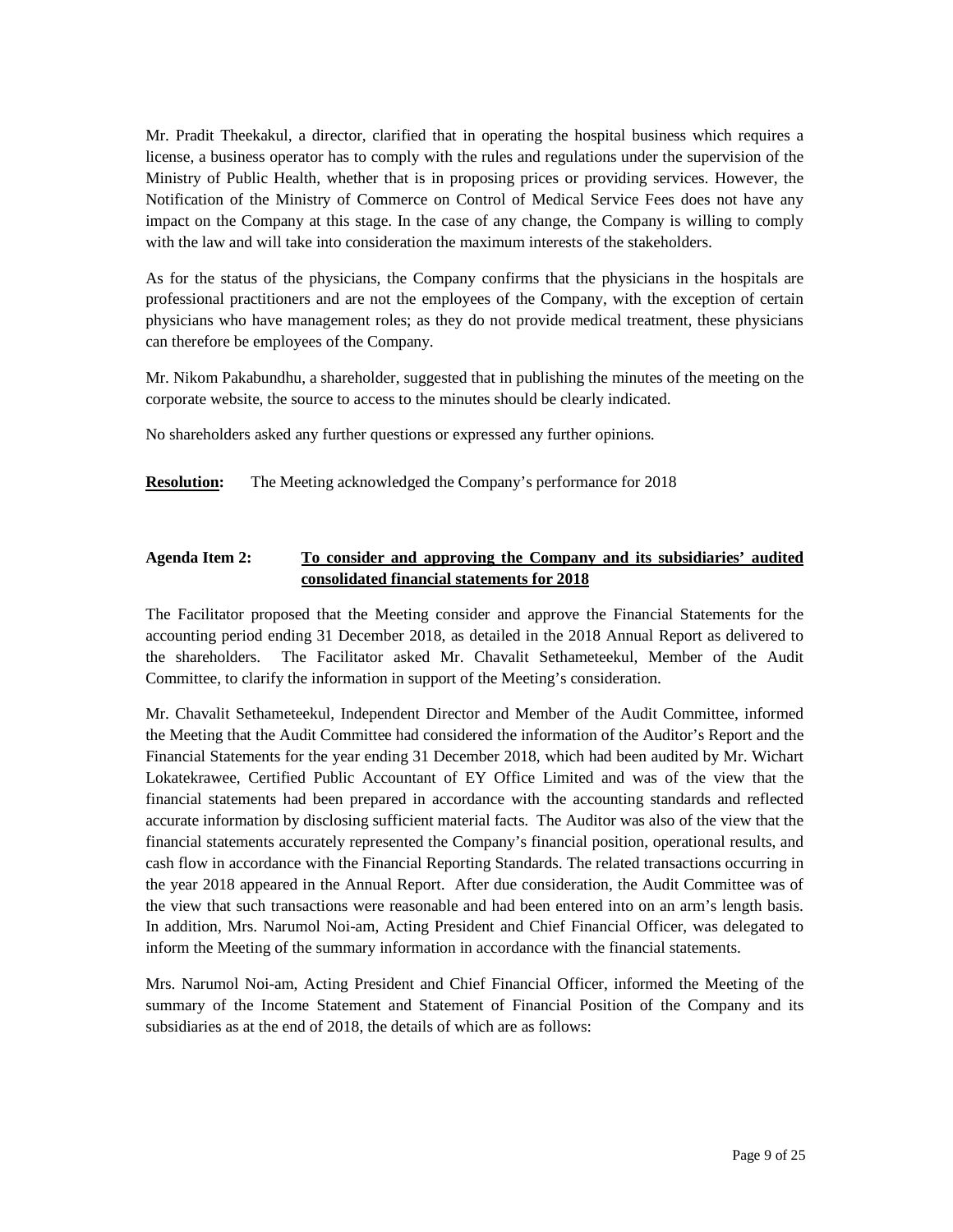| (Unit: THB million)                        | <b>Financial Statements</b> |        | <b>Percentage</b> |
|--------------------------------------------|-----------------------------|--------|-------------------|
|                                            | 2018                        | 2017   | of change         |
| Operating income                           | 79,333                      | 72,772 | 9.0               |
| Total revenue                              | 79,407                      | 75,719 | 4.9               |
| Cost of hospital operations and goods sold | 51,546                      | 47,975 | 7.4               |
| Administrative expenses                    | 15,998                      | 14,488 | 10.4              |
| Net profit excluding non-recurring items   | 9.918                       | 8,021  | 23.7              |
| Net profit attributed to equity holders    | 9,191                       | 10,216 | (10.0)            |

**Summary of 2018 Consolidated Income Statement** 

## **Summary of Consolidated of Financial Position Statement as of 31 December 2018**

| (Unit: THB million)                        | <b>Financial Statements</b> | <b>Percentage</b> |           |
|--------------------------------------------|-----------------------------|-------------------|-----------|
|                                            | 2018                        | 2017              | of change |
| Cash and cash equivalents                  | 5,034                       | 5,091             | (1.1)     |
| Trade and other receivables                | 7,545                       | 6.975             | 8.2       |
| Property, premises and equipment           | 74,496                      | 71,559            | 4.1       |
| <b>Total assets</b>                        | 133,499                     | 122,627           | 8.9       |
| <b>Total liabilities</b>                   | 60,061                      | 56,756            | 5.8       |
| Total shareholders' equity                 | 73,438                      | 65,871            | 11.5      |
| Total liabilities and shareholders' equity | 133,499                     | 122,627           | 8.9       |

# **Summary of Management Discussion and Analysis and Operational Results:**

The factors that promoted the growth of BDMS were:

- Increase in the number of patients and service charge for healthcare in accordance with the complexity of the disease from the 10 Centers of Excellence;
- Expansion of the health insurance customer base;
- For the Bangkok Emergency Services project, they coordinate effectively for transferring patients who have been injured or are critically ill;

As a result of these factors, the revenue from Thai and foreign patients increased by 9 percent compared with the previous year. The revenue proportion between Thai and foreign patients was 70:30 percent in 2018.

A summary of expenses is follows:

- Cost of hospital operations and administrative expenses increased at a lower rate than the increased operating income.
- Finance costs decreased as the holders of convertible debentures have exercised their rights to convert their debentures into ordinary shares.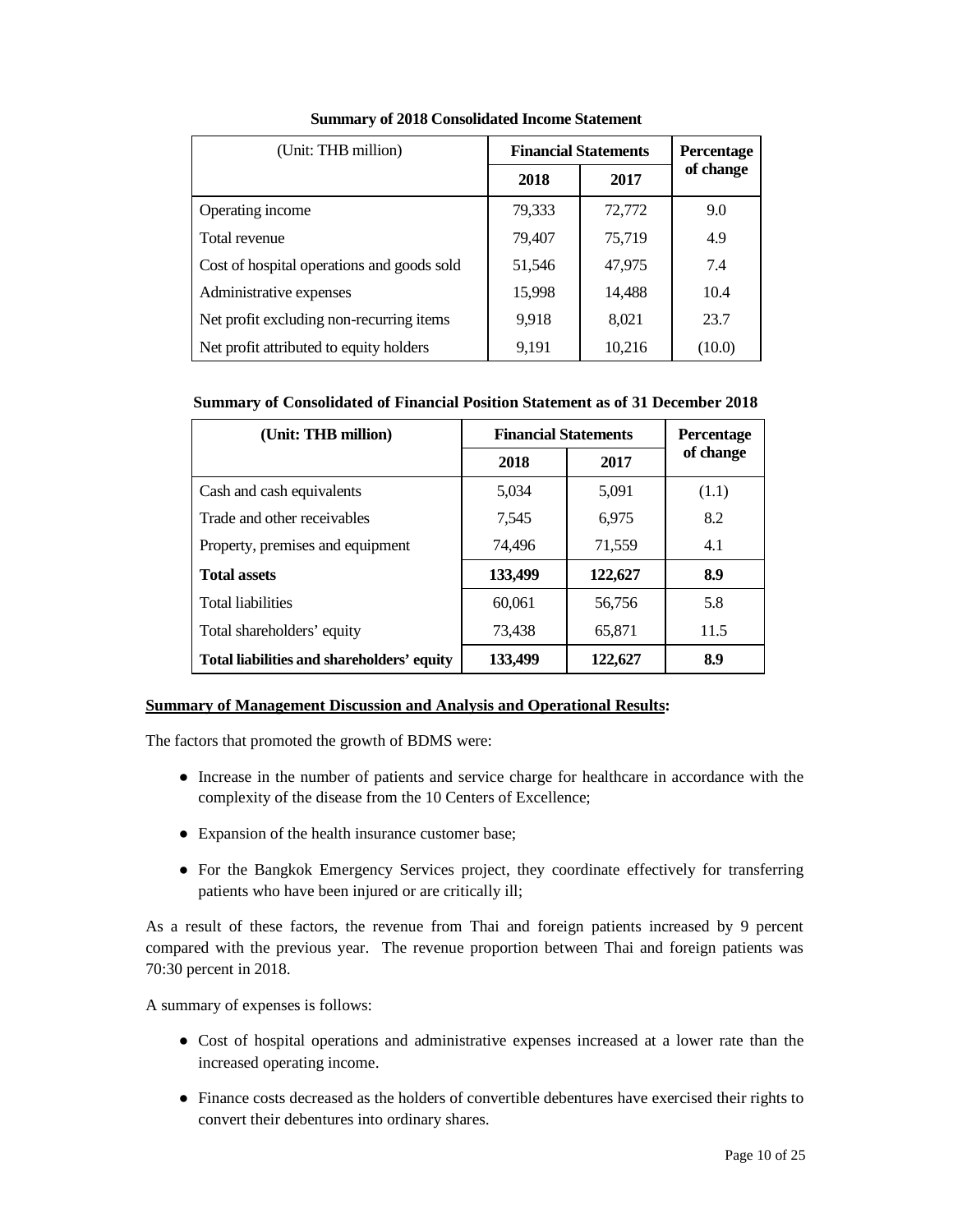The Facilitator gave the shareholders an opportunity to ask questions.

Mr. Chalermphon Waithayangkul, a shareholder, asked the following questions:

- 1. What is the reason for the difference between the total revenue and the operating revenue in the amount of THB 74 million?
- 2. As the Company has generated more income, why has the net profit of the shareholders decreased by 10 percent?

The Facilitator asked Mrs. Wannapa Pawavech, Assistant Chief Financial Officer, to clarify these issues.

Mrs. Wannapa Pawavech, Assistant Chief Financial Officer, informed the Meeting that the difference between the total revenue and operating revenue in the amount of THB 74 million resulted from income from earned interest of THB 58 million and dividend income of THB 16 million. The reason why the net profit attributable to equity holders of the Company decreased is that during 2017 the Company recorded gain on sale of investment in BH, non-recurring items, of THB 2,880 million, resulting in a higher net profit attributable to equity holders of the Company in 2017 than that of 2018.

Mr. Suriyon Jittrapun, the proxy of Miss Walaimanee Sangchansomporn, a shareholder, requested that the Company clarify the Life Privilege Club litigation, where the auditor had expressed his opinion in Clause 22 of the note to the financial statements and from the information in the financial statements, the contingent liabilities for the termination of the life-term medical care programs has been increased from THB 440,022,035 to THB 623,893,500. Will there be any financial adjustment and what is the Company's plan for the uncompensated member?

The Facilitator asked Mrs. Wannapa Pawavech, Assistant Chief Financial Officer, to clarify these issues.

Mrs. Wannapa Pawavech, Assistant Chief Financial Officer, informed the Meeting that in the fourth quarter, the Company has already recorded a provision for contingent liabilities in accordance with the judgment of the Court of First Instance. The contingent liabilities was calculated by the actuary.

The Facilitator further informed the Meeting that once the Life Privilege Club has been terminated, according to the standard certified accounting principles, the Company will let the actuary calculate a provision for contingent liabilities which may be incurred from the termination of the programs and thereafter shall record such provision in order to be in accordance with the accounting principles.

Mr. Suriyon Jittrapun, the proxy of a shareholder, further asked whether or not such debt record has been completed.

The Facilitator informed the Meeting that such provision for contingent liabilities is complete according to the standard certified accounting principles and is in accordance with the Court's judgment.

Miss Rungreung Ngaongarmrat, a shareholder, asked the following questions:

- 1. By how much has the financial burden been decreased due to the convertible debentures?
- 2. Was there any timeline specified for exercising the 40 percent outstanding convertible debentures, and when is the expiration thereof?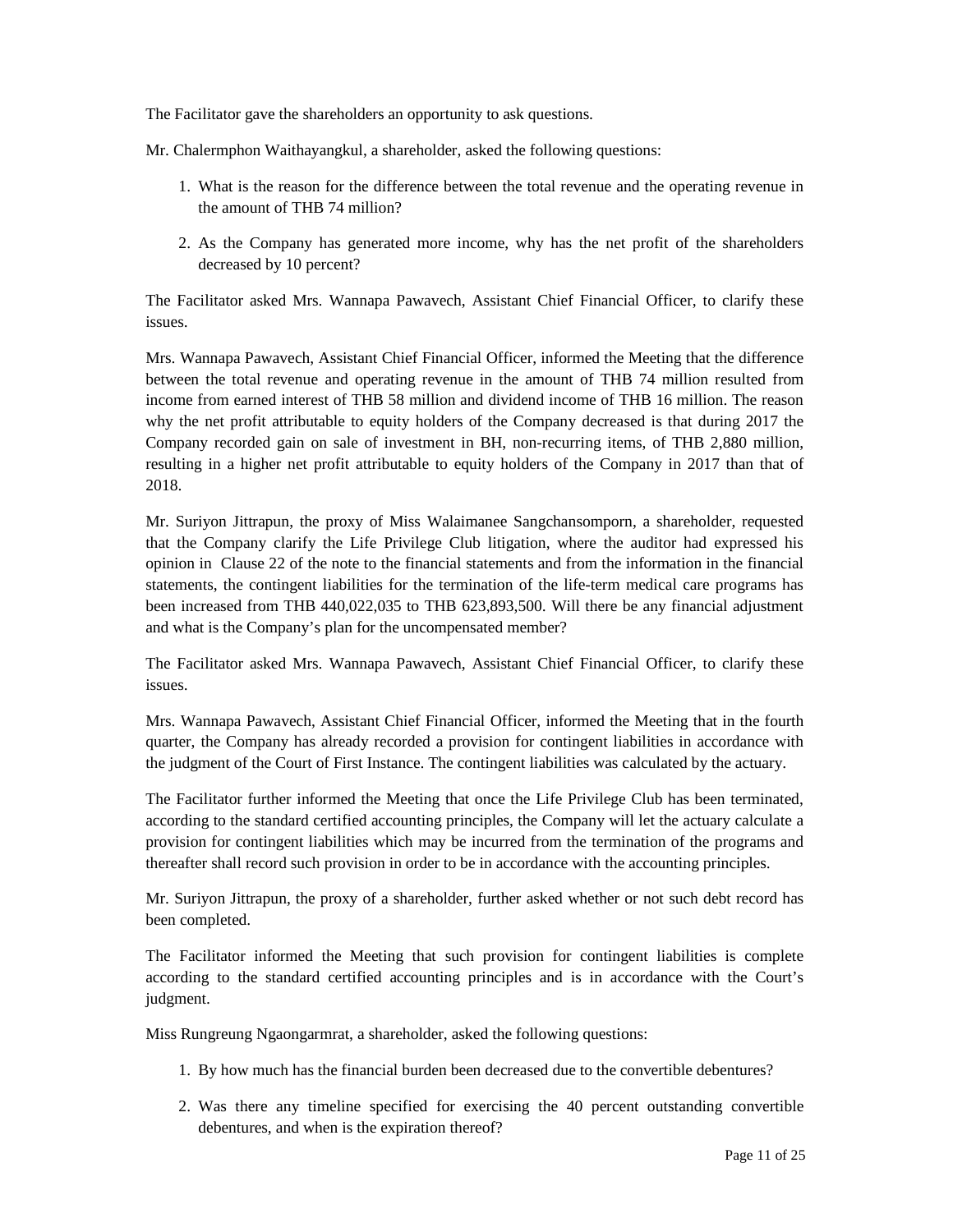- 3. In the case that 40 percent of the outstanding convertible debentures is exercised, how much will the expense be decreased by?
- 4. In case that 100 percent of the convertible debentures is exercised, how many shares will the Company prepare for such exercising?

The Facilitator asked Mrs. Narumol Noi-am, Acting President and the Chief Financial Officer to clarify these issues.

Mrs. Narumol Noi-am, Acting President and Chief Financial Officer informed the Meeting as follows:

- 1. Such debentures have a 5 year period, which means that the period of the debentures will expire this year, and the Company expects that the convertible debenture shareholders will exercise their rights to convert the debentures within the third quarter of this year.
- 2. The Company has prepared a sufficient number of ordinary shares for all convertible debentures.

In this regard, Mrs. Narumol Noi-am, Acting President and Chief Financial Officer asked that Mrs. Wannapa Pawavech, Assistant Chief Financial Officer clarify the decrease in financial burden.

Mrs. Wannapa Pawavech, Assistant Chief Financial Officer informed the Meeting as follows:

- 1. During the previous years, a total amount of the converted debentures was THB 3,981 million of, which means that the expenses relating to the convertible debenture has decreased by a total of THB 200 million.
- 2. The value of the debentures according to the financial statement is approximately THB 5,067 million. In the case of the exercising of all convertible debentures, it will result in the value increasing to THB 5,185 million with an increase of approximately THB 118 million which will become the interest burden in the case that there is no exercising of convertible debentures during such period.

Mr. Wasant Phongphuttamon, a shareholder, asked the following questions:

- 1. What is the background of the difference amount of approximately THB 800 million resulting from the investment in Bumrungrad International Hospital? Currently, the Company holds approximately 25 percent in Bumrungrad International Hospital, being one-fourth of the total shares in Bumrungrad International Hospital. Can the Company participate in the management of Bumrungrad International Hospital?
- 2. Based on the information in the financial statements as at 31 December 2018, it shows that there is a short-term loan from an unrelated person of THB 67 million which is the same as that of the previous year. Please clarify the reason why the amount remains unchanged.

The Facilitator asked Mrs. Narumol Noi-am, Acting President and Chief Financial Officer to clarify these issues.

Mrs. Narumol Noi-am, Acting President and Chief Financial Officer informed the Meeting that according to general accounting principles, in the case that the Company would like to record the profit sharing from the associate company, the Company is required to hold more than 20 percent of the total shares. In addition, Bumrungrad International Hospital has a convertible debenture. Consequently, should the convertible debenture shareholders exercise the conversion of those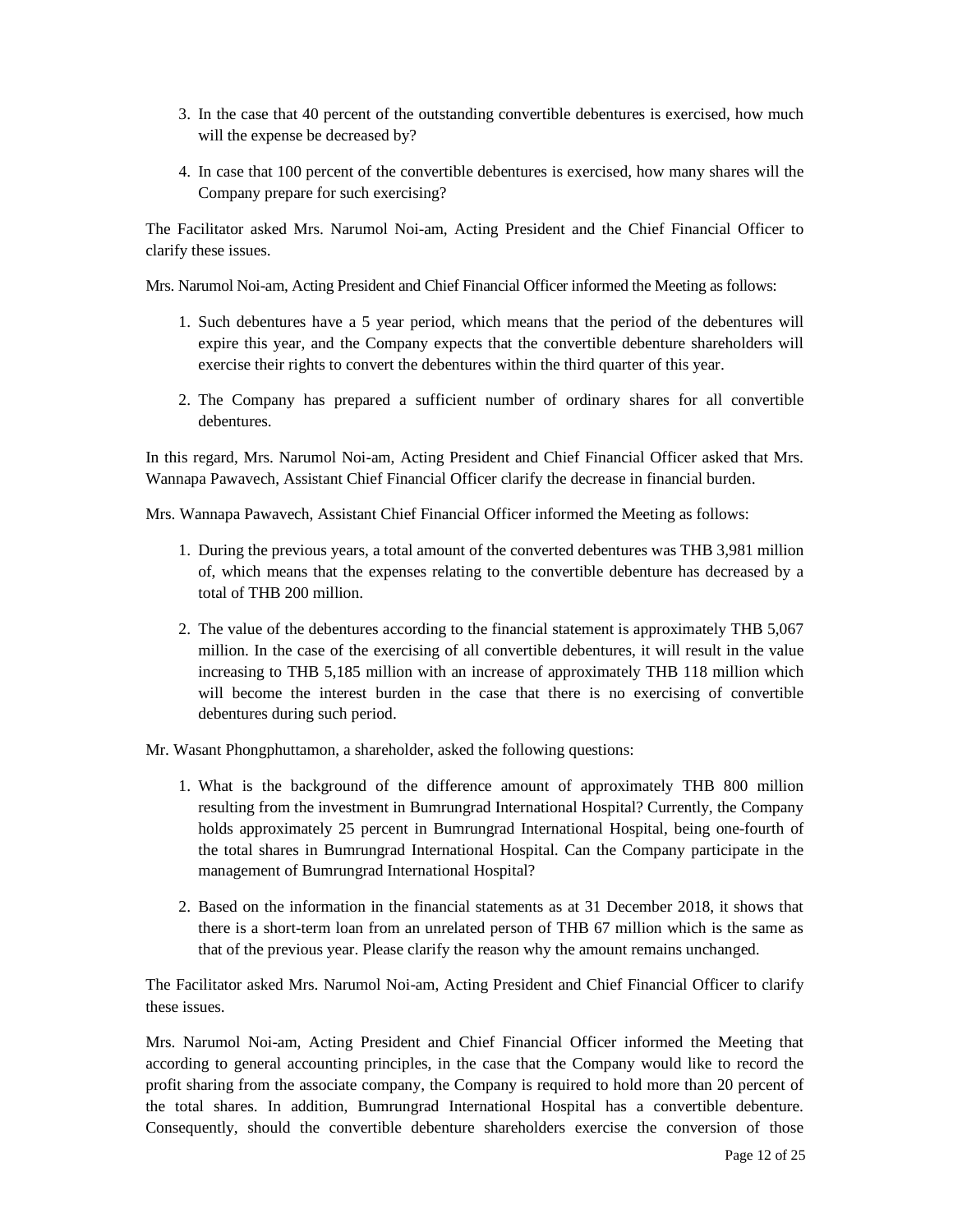convertible debentures into ordinary shares, it will result in the decrease of the shareholding of the Company. Based on the aforementioned reason, the Company thus is required to hold shares of approximately 25 percent so that when the convertible debenture of Bumrungrad International Hospital is exercised, the Company will still hold shares of more than 20 percent, enabling the Company to still be able to benefit from the profit sharing.

Mrs. Wannapa Pawavech, Assistant Chief Financial Officer further clarified that the inconsistency between the figure in the consolidated financial statement and that of the amount for which the Company purchased shares in Bumrungrad International Hospital is because the Company has many associate companies resulting in the profit sharing obtained from those associate companies which leads to the increase in the total amount.

The short-term loan from the unrelated person of THB 67 million was the loan that the Company's subsidiary had borrowed from the former director of such subsidiary.

Mr. Nikom Pakabundhu, a shareholder, asked that since the Company is the largest major shareholder of Bumrungrad International Hospital, why does the Company not have the policy to send the director to participate in the management or does the Company have other rights regarding the management of Bumrungrad International Hospital?

The Facilitator asked Mrs. Narumol Noi-am, Acting President and Chief Financial Officer to clarify the issues.

Mrs. Narumol Noi-am, Acting President and Chief Financial Officer, informed the Meeting that the Company participates in medical cooperation with Bumrungrad International Hospital, i.e. the transfer of patients, but has no policy to send the director or to participate in the management of Bumrungrad International Hospital.

The Facilitator gave the shareholders an opportunity to further ask questions. No shareholders asked any further questions or expressed any further opinions. The Facilitator then asked that the Meeting cast votes on this agenda item.

The Company Secretary informed the Meeting that the resolution on this agenda item shall be passed by a majority vote of the shareholders attending the Meeting and casting their votes.

**Resolution:** After due consideration, the Meeting resolved, by a majority vote of the shareholders attending the Meeting and casting their votes, to approve the Financial Statement for the year 2018, in accordance with the following votes:

|                 | Number of votes (votes) |       | <b>Percentage</b> |
|-----------------|-------------------------|-------|-------------------|
| Approved        | 11,721,875,127          | votes | 99.9999           |
| Disapproved     | 500                     | votes | 0.0000            |
| Abstained       | 5,700,465               | votes |                   |
| Invalid ballots |                         | votes |                   |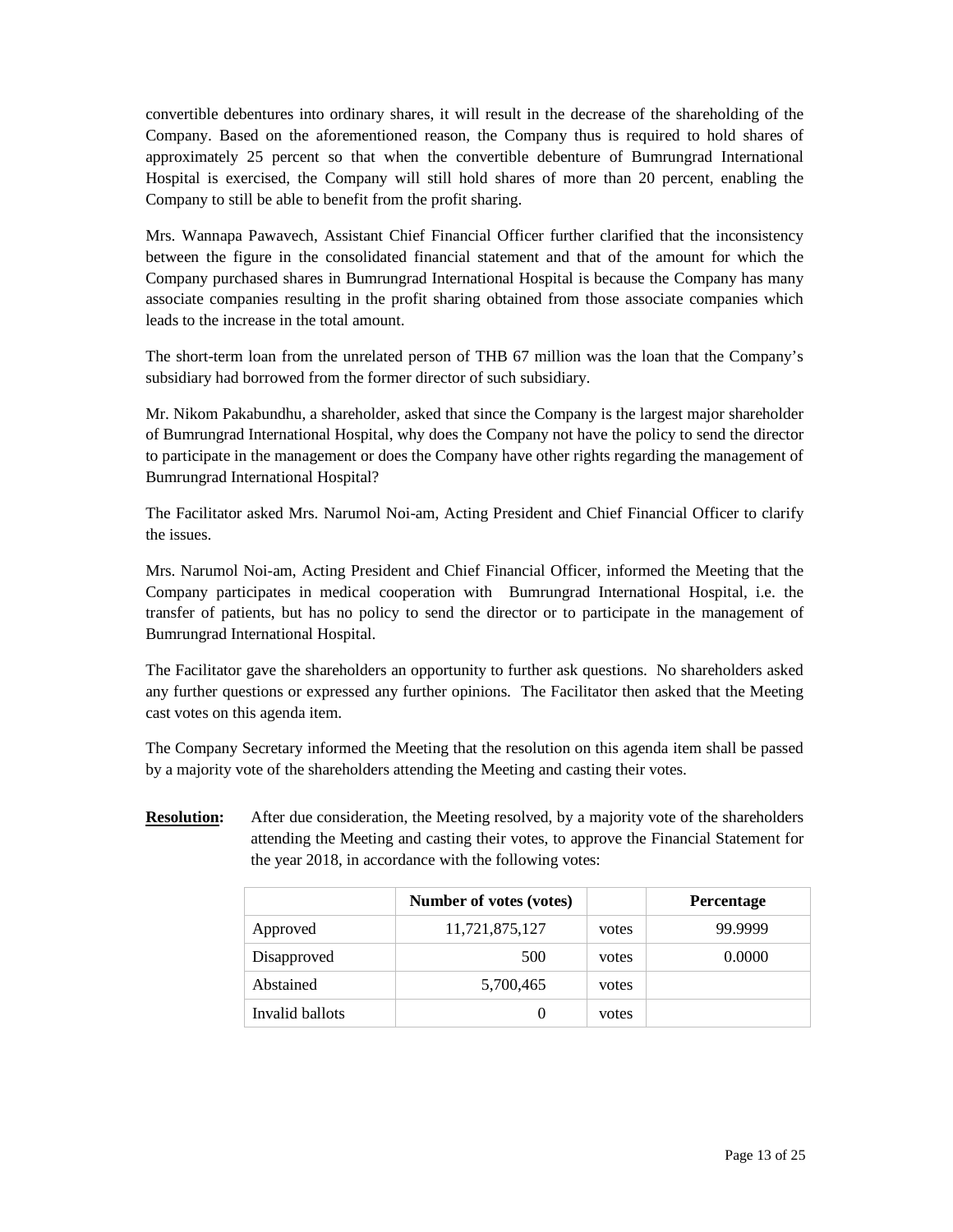## **Agenda Item 3: To consider approving the allocation of 2018 profits and dividend payment**

The Facilitator proposed that the Meeting approve the allocation of 2018 profits and dividend payment and delegated Mrs. Narumol Noi-am, Acting President and Chief Financial Officer, to inform the Meeting of the details with regard to this agenda item.

Mrs. Narumol Noi-am, Acting President and Chief Financial Officer, presented the Meeting the information for consideration of approving the allocation of 2018 profits in accordance with the following details:

| <b>Details of Dividend Payment</b><br>(Consolidated Financial Statements) |                  | 2018     | 2017   | 2016   |
|---------------------------------------------------------------------------|------------------|----------|--------|--------|
| Net Profit attributed to the<br>Company's equity holders                  | (THB million)    | 9,191    | 10,216 | 8,386  |
| Basic earnings per share                                                  | (THB /share)     | 0.59     | 0.66   | 0.54   |
| Issued and Paid up shares                                                 | (million shares) | 15,669*  | 15,491 | 15,491 |
| Dividend allocation                                                       | (THB /share)     | 0.32     | 0.36   | 0.29   |
| - Interim dividend                                                        |                  | 0.13     | 0.13   | 0.10   |
| - Final dividend                                                          |                  | 0.19     | 0.23   | 0.19   |
| Total approximate amount of<br>dividends payment                          | (THB million)    | $5,014*$ | 5,577  | 4,492  |
| Proportion of dividend to Company's profit                                |                  | 54.5%    | 54.6%  | 53.6%  |

\* The number of the Company's issued and paid-up common shares together with the dividend amount may increase subject to the conversion of convertible bonds into common shares and the registration of increased common shares which occur prior to the Record Date.

1) It was proposed that the Meeting approve the distribution of dividend at the rate of THB 0.32 per share, totalling THB 5,013,633,528.71.

|  | Dividend from the profits under BOI privilege | THB 0.035 per share |
|--|-----------------------------------------------|---------------------|
|--|-----------------------------------------------|---------------------|

• Dividend from the profits under non-BOI privilege THB 0.155 per share

The rate of the dividend payment is equivalent to 54.5 percent of the net profits of the consolidated financial statements which is in accordance with the Company's dividend policy, under which the Company will distribute the dividend at the rate of no less than 50 percent of the net profits consolidated financial statements.

2) On 28 September 2018, the Company paid the interim dividend from the operating results of the first half of 2018 at the rate of THB 0.13 per share totalling THB 2,036,531,879.59. The remaining amount of dividend to be paid is at the rate of THB 0.19 per share, totalling THB 2,977,101,649.12.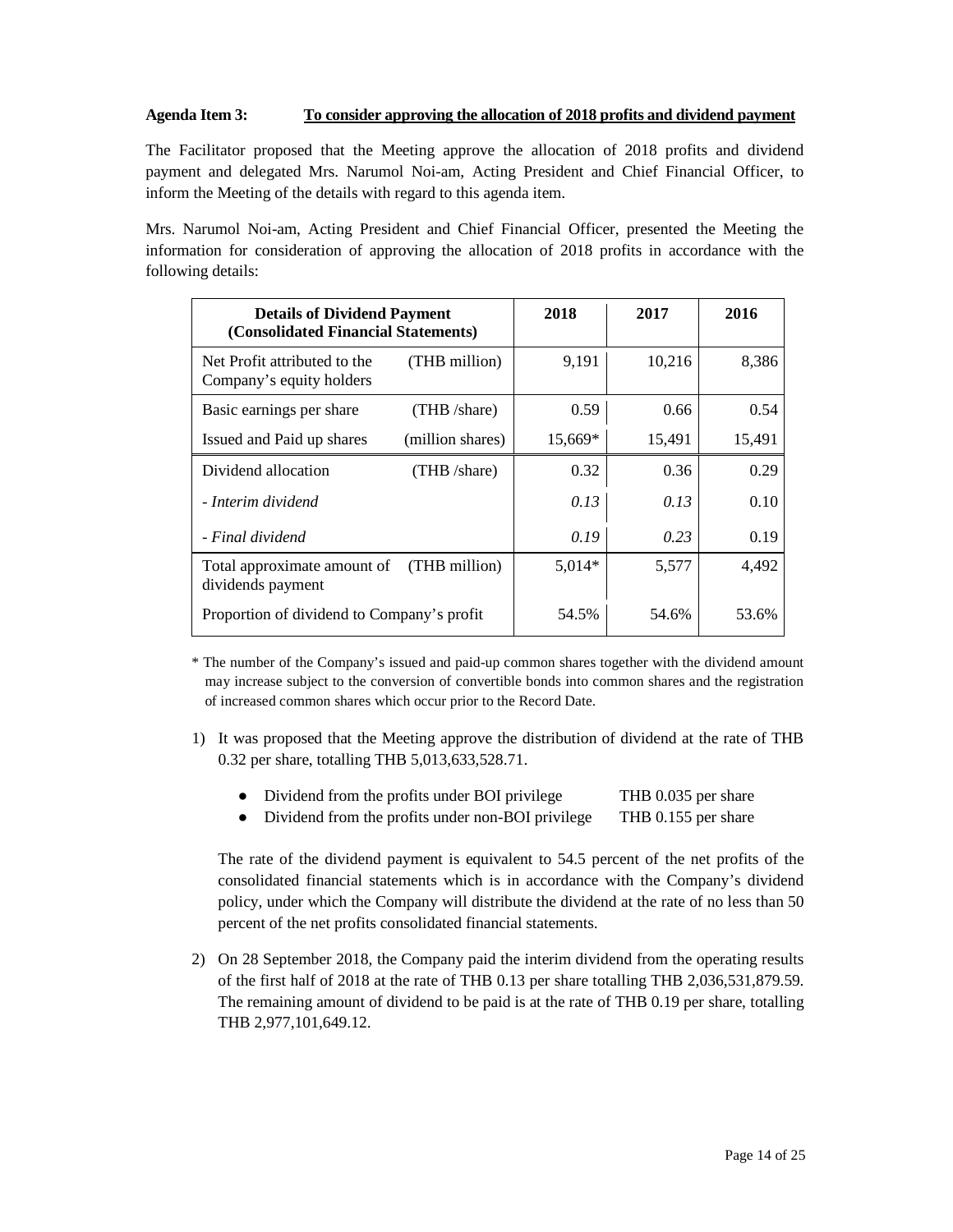| Dividend from the performance of<br>the year 2018 | <b>Interim</b><br><b>Dividend</b> | <b>Additional</b><br><b>Dividend</b> | <b>Total</b> |
|---------------------------------------------------|-----------------------------------|--------------------------------------|--------------|
|                                                   | (THB/share)                       | (THB/share)                          | (THB/share)  |
| Profit from BOI                                   |                                   | 0.035                                | 0.035        |
| Profit from Non-BOI                               | 0.13                              | 0.155                                | 0.285        |
| $30\%$ Tax rate                                   |                                   | 0.006                                | 0.006        |
| 25% Tax rate                                      |                                   | 0.011                                | 0.011        |
| 23% Tax rate                                      |                                   | 0.005                                | 0.005        |
| 20% Tax rate                                      | 0.13                              | 0.133                                | 0.263        |
| <b>Total</b>                                      | 0.13                              | 0.19                                 | 0.32         |

- 3) 26 April 2019 was scheduled as the date of the dividend payment.
- 4) As the Company's legal reserve had reached the amount required by the Company's Articles of Association, it was, therefore, not necessary for the Company to allocate the profit as a legal reserve.

The Facilitator gave the shareholders an opportunity to ask questions.

Mr. Chalermphon Waithayangkul, a shareholder, asked the following questions:

- 1. During 2014–2017, the Company distributed the dividends at the rate of THB 0.50–0.60 per share, but now the dividend is paid at THB 0.32 per share; what is the reason for such decrease?
- 2. How many businesses of the Company have been granted investment promotions from the BOI? When will such investment promotions expire?

The Facilitator asked Mrs. Narumol Noi-am, Acting President, and Chief Financial Officer, to answer the questions.

Mrs. Narumol Noi-am, Acting President and Chief Financial Officer, clarified that the rate of the dividend payment has not decreased. It may have seemed that in the past the dividend payment rate of the Company was higher than at present, for at that time the par value of the Company's shares was THB 1 per share; however, after the Company changed the par value of its shares (par split), the resulting par value was THB 0.10 per share. If the shareholders were to compare the dividend payment rate based on the same par value, the shareholders would see that the dividend payment rate has actually increased.

The businesses which have been granted the investment promotions from the BOI are: medicine production, saline solution production, and pathology. The investment promotion for saline production business will expire in 2026, and investment promotions for other businesses will expire shortly after that.

Mr. Chalermphon Waithayangkul, a shareholder, further asked what the impact would be on the shareholders' dividend after the investment promotions granted from the BOI have expired (resulting in the increase in the Company's tax obligation).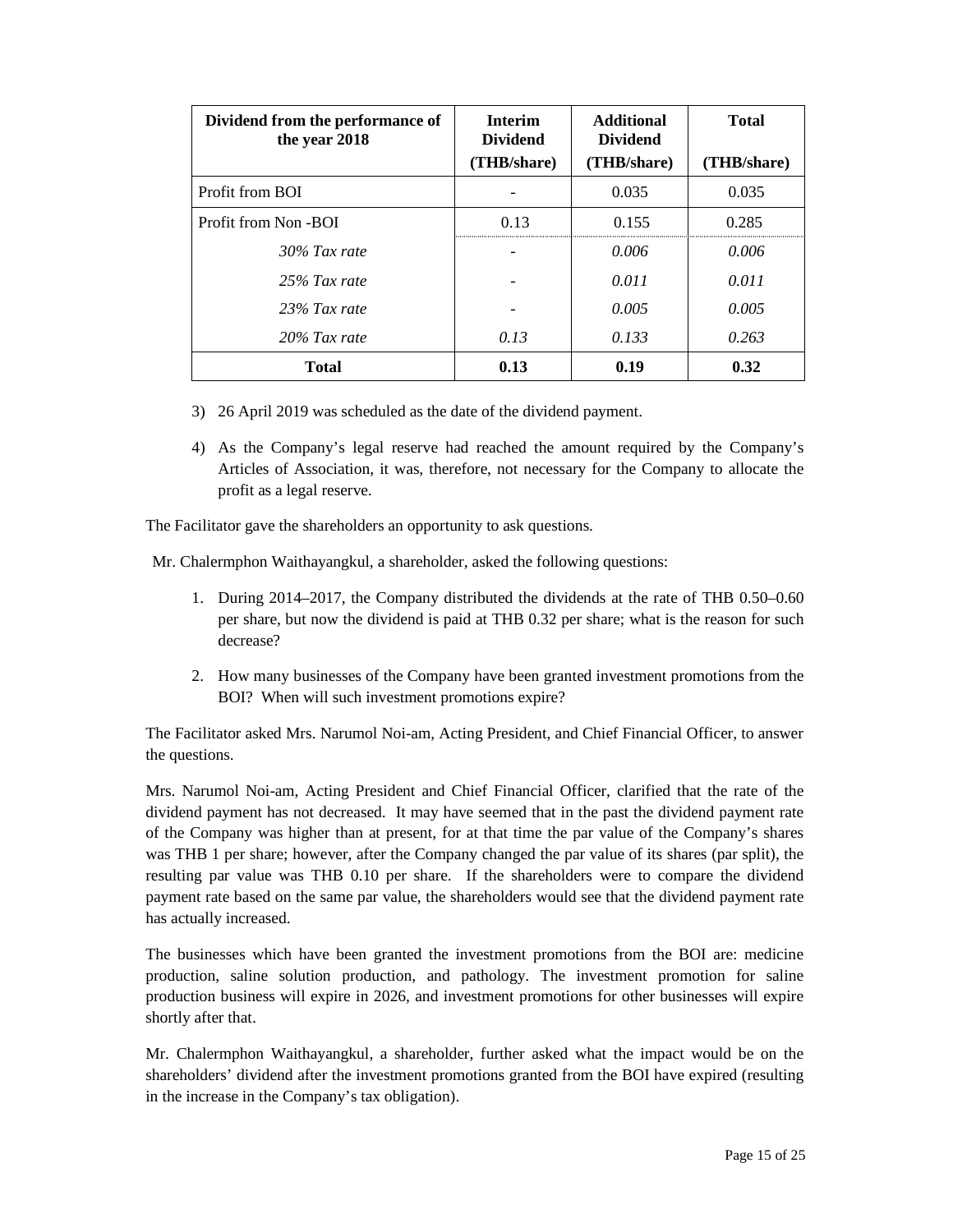Mrs. Narumol Noi-am, Acting President and Chief Financial Officer, clarified that when considering each dividend payment, the Company takes into consideration the net profits after deductions of all expenses and the reserves for investment and business expansion, and the remaining net profits will be distributed as the dividends to the shareholders. It is the Company's wish to distribute dividends to its shareholders at an increasing rate, however, it depends on the Company's financial status and other related factors as well.

The Facilitator gave the shareholders an opportunity to further ask questions. No shareholders asked any further questions or expressed any further opinions. The Facilitator then asked that the Meeting cast votes on this agenda item.

The Company Secretary informed the Meeting that the resolution on this agenda item shall be passed by a majority vote of the shareholders attending the Meeting and casting their votes.

**Resolution:** After due consideration, the Meeting resolved, by a majority vote of the shareholders attending the Meeting and casting their votes, to approve the allocation of 2018 profit and dividend payment in accordance with the proposed details, the scheduling of dividend payment on 26 April 2019, and no further allocation of profits as a legal reserve, in accordance with the following votes:

|                 | Number of votes (votes) |       | <b>Percentage</b> |
|-----------------|-------------------------|-------|-------------------|
| Approved        | 11,727,307,092          | votes | 99.9992           |
| Disapproved     | 90,700                  | votes | 0.0008            |
| Abstained       | 28,300                  | votes |                   |
| Invalid ballots | 0                       | votes |                   |

# **Agenda Item 4: To consider electing directors in replacement of those who retire by rotation**

The Facilitator asked Mr. Sripop Sarasas, Member of the Nomination and Remuneration Committee, to inform the Meeting of the information in support of the consideration and appointment of the directors in place of the directors who are due to retire by rotation.

Mr. Sripop Sarasas, Director and Member of the Nomination and Remuneration Committee, informed the Meeting that the Company's Articles of Association provide that one-third of the members of the Board of Directors shall retire from office by rotation. Currently, there were five directors due to retire by rotation, namely:

| 1. | Professor Emeritus Santasiri Sornmani, M.D. | Independent Director        |
|----|---------------------------------------------|-----------------------------|
|    | 2. Mr. Chavalit Sethameteekul               | <b>Independent Director</b> |
|    | 3. Mr. Arsa Sarasin                         | Independent Director        |
|    | 4. Mr. Att Thongtang                        | Director                    |
|    | 5. Mr. Chatree Duangnet, M.D.               | Director                    |

Mr. Chatree Duangnet, M.D. declared his intention not to be re-elected as a director.

Furthermore, the Company gave the shareholders an opportunity to nominate a person qualified for the director position who possesses no prohibited characteristics to be elected as a director in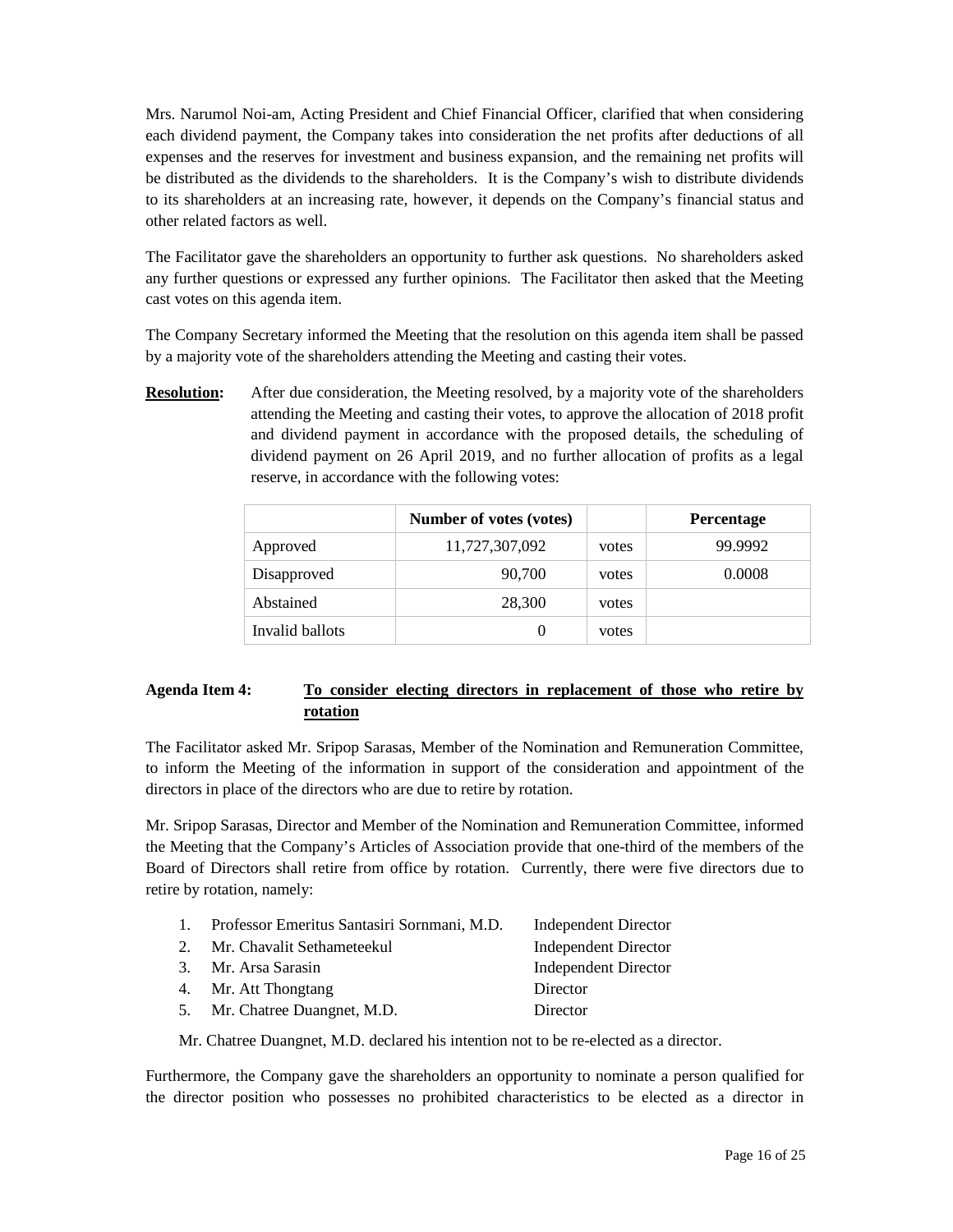accordance with the criteria posted on the Company's website, within 45 days, during 1 December 2018 to 14 January 2019. No shareholders nominated any person.

Therefore, after due consideration, the Board of Directors, as proposed by the Nomination and Remuneration Committee, had taken into consideration several reasons and appropriateness, as well as the variety of the qualifications, knowledge, abilities, specialisation, and work experience of the Board of Directors, and the candidates' past performance as directors and members of the subcommittees. It was deemed appropriate to propose that the Meeting consider and approve the reappointment of the directors as follows:

- To appoint: (1) Professor Emeritus Santasiri Sornmani, M.D.; (2) Mr. Chavalit Sethameteekul; (3) Mr. Att Thongtang; and (4) Mr. Arsa Sarasin who are due to retire from office by rotation at this Meeting to be reappointed to hold office as directors for another term; and
- To appoint Mr. Chairat Panthuraamphorn, M.D. to be a new director in place of the vacant position.

# **Names of the 5 directors proposed for appointment:**

| $\mathbf{1}$ . | Professor Emeritus Santasiri Sornmani, M.D. | Independent Director        |
|----------------|---------------------------------------------|-----------------------------|
| $2^{2}$        | Mr. Chavalit Sethameteekul                  | <b>Independent Director</b> |
|                | 3. Mr. Att Thongtang                        | Director                    |
| 4.             | Mr. Asa Sarasin                             | <b>Independent Director</b> |
| 5.             | Mr. Chairat Panthuraamphorn, M.D.           | Director                    |
|                |                                             |                             |

The directors who have been nominated for appointment do not hold a directorship position in any other company which would be in conflict or in competition with the Company. The details on the profile, experience, term of office, and the number of attendances of the Board of Directors meetings and subcommittee meetings of the four directors who were proposed to be reappointed, and the profiles and experience of the new directors are set out in Enclosure 1, and the Criteria and Guidelines on the nomination of directors are set out in Enclosure 3, both of which were delivered to all shareholders along with the notice calling this Meeting.

In this regard, Professor Emeritus Santasiri Sornmani, M.D., Mr. Chavalit Sethameteekul, and Mr. Asa Sarasin, who were nominated for reappointment as independent directors of the Company, possessed the qualifications of the independent directors as defined by the Company in accordance with the notification of the Capital Market Supervisory Board. Furthermore, those nominated directors had never been executives, persons providing professional services, or had a significant business relationship with the Company or its subsidiaries. The definition of Independent Directors is set out in Enclosure 4.

For the re-appointment of Professor Emeritus Santasiri Sornmani, M.D. and Mr. Chavalit Sethameteekul, whose term of office has been more than 9 years, including the term of office until the end of this re-appointment, the Board of Directors and the Nomination and Remuneration Committee considered that during their terms as directors, both of these independent directors were able to express their opinions independently from the management and in accordance with relevant guidelines.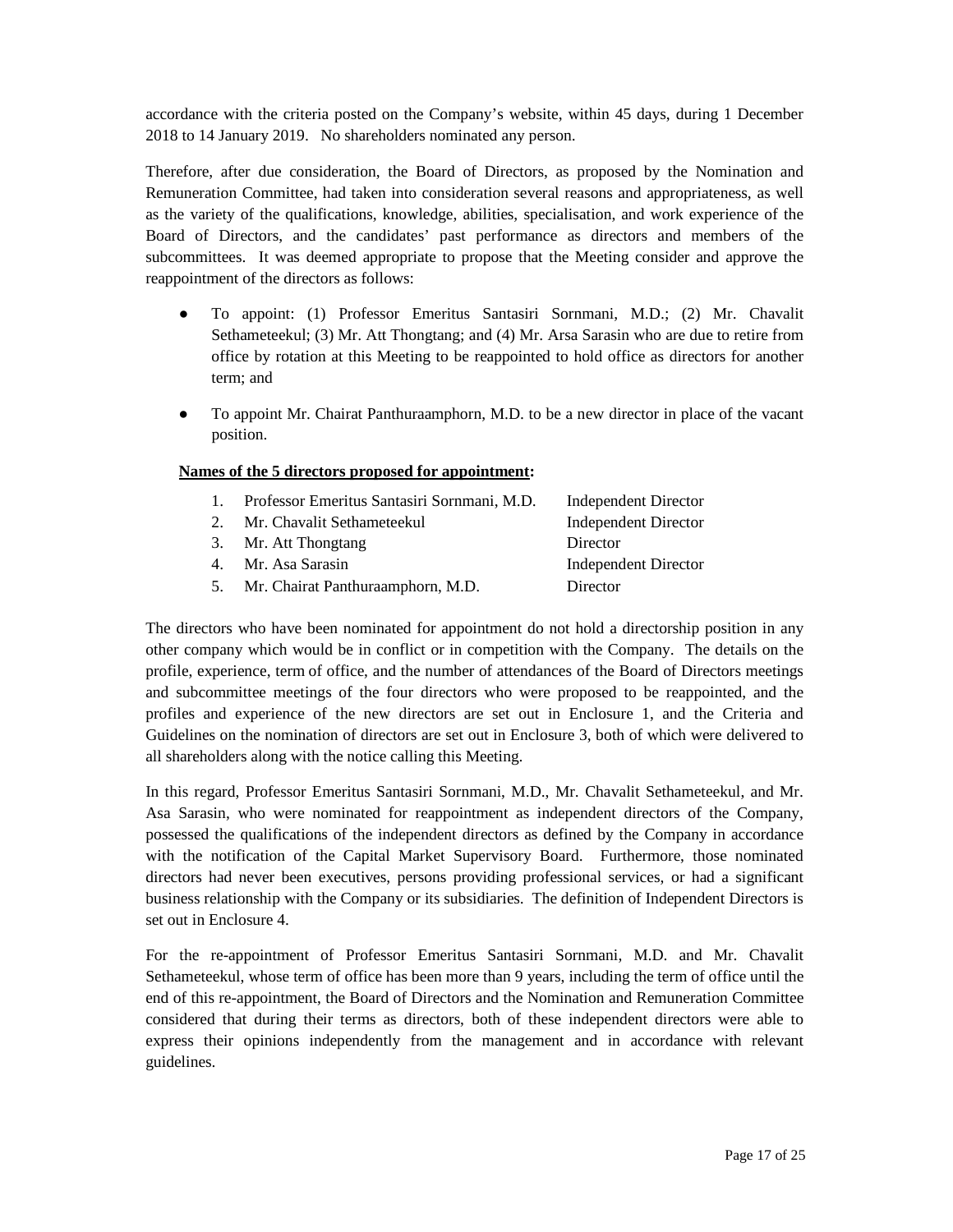The Facilitator gave the shareholders an opportunity to ask further questions. No shareholders asked any further questions or expressed any further opinions. The Facilitator then asked that the Meeting cast votes on this agenda item.

The Company Secretary informed the Meeting that the resolution on this agenda item shall be passed by a majority vote of the shareholders attending the Meeting and casting their votes, and that for this agenda item, the appointment of directors will be made on an individual basis and the Company will collect all ballots.

**Resolution:** After due consideration, the Meeting resolved, by a majority vote of the shareholders attending the Meeting and casting their votes, to approve the reappointment of the four directors who are due to retire by rotation to hold office as directors for another term, and the appointment of a new director, as proposed. The votes were cast individually for each director, as follows:

**4.1 Professor Emeritus Santasiri Sornmani, M.D. Independent Director** 

|                 | <b>Number of votes</b> |       | <b>Percentage</b> |
|-----------------|------------------------|-------|-------------------|
| Approved        | 10,709,148,374         | votes | 91.3175           |
| Disapproved     | 1,018,235,718          | votes | 8.6825            |
| Abstained       | 28,500                 | votes |                   |
| Invalid ballots |                        | votes |                   |

## **4.2 Mr. Chavalit Sethameteekul Independent Director**

|                 | Number of votes |       | <b>Percentage</b> |
|-----------------|-----------------|-------|-------------------|
| Approved        | 11,058,451,738  | votes | 94.2958           |
| Disapproved     | 668,950,854     | votes | 5.7042            |
| Abstained       | 10,000          | votes |                   |
| Invalid ballots |                 | votes |                   |

### **4.3 Mr. Att Thongtang Director**

|                 | Number of votes |       | <b>Percentage</b> |
|-----------------|-----------------|-------|-------------------|
| Approved        | 11,631,631,961  | votes | 99.1835           |
| Disapproved     | 95,752,131      | votes | 0.8165            |
| Abstained       | 28,500          | votes |                   |
| Invalid ballots |                 | votes |                   |

# **4.4 Mr. Arsa Sarasin Independent Director**

|                 | <b>Number of votes</b> |       | <b>Percentage</b> |
|-----------------|------------------------|-------|-------------------|
| Approved        | 11,651,460,875         | votes | 99.3527           |
| Disapproved     | 75,907,217             | votes | 0.6473            |
| Abstained       | 44,500                 | votes |                   |
| Invalid ballots |                        | votes |                   |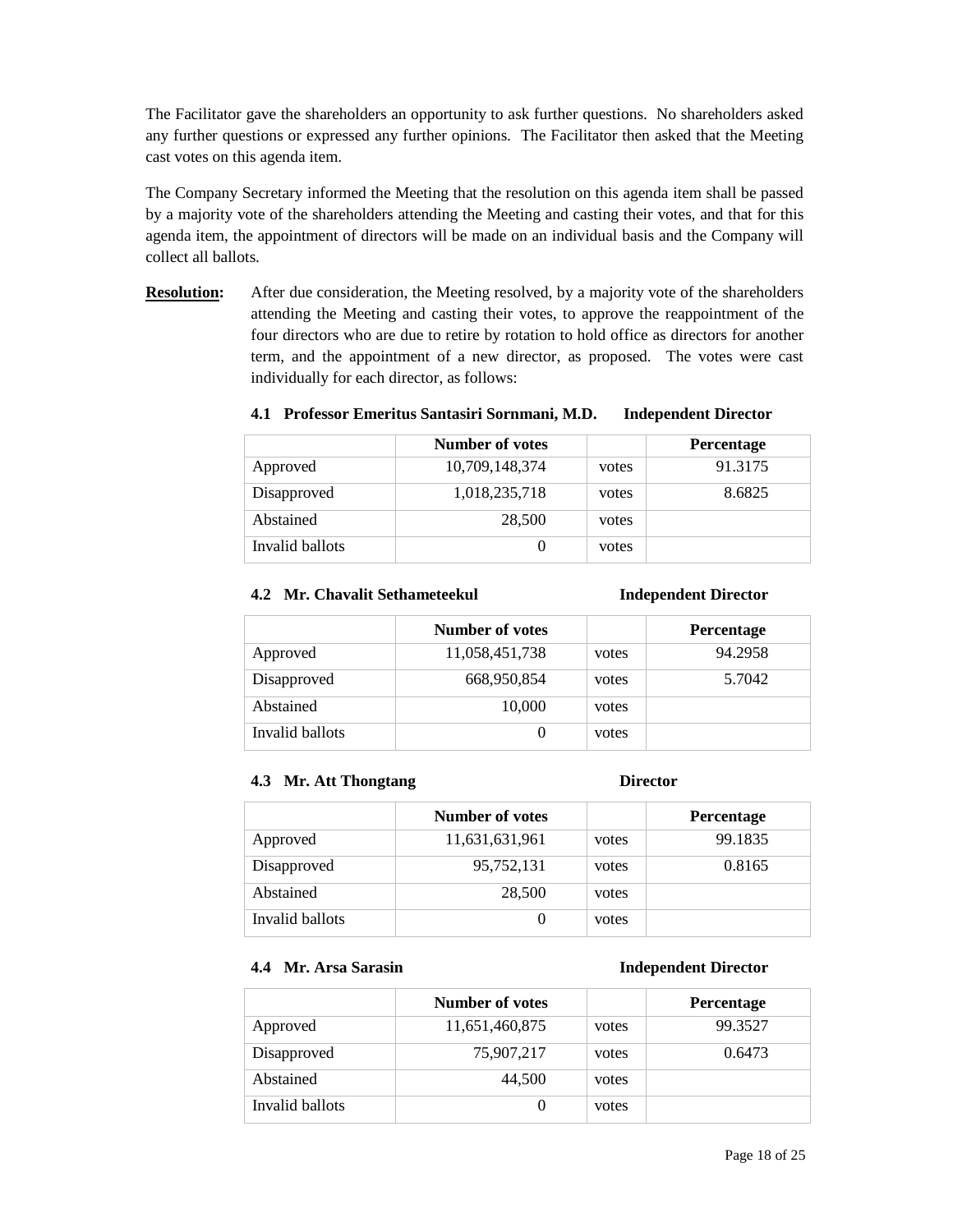### **4.5 Mr. Chairat Panthuraamphorn, M.D. Director (newly appointed)**

|                 | Number of votes |       | <b>Percentage</b> |
|-----------------|-----------------|-------|-------------------|
| Approved        | 11,580,833,658  | votes | 98.7502           |
| Disapproved     | 146,568,934     | votes | 1.2498            |
| Abstained       | 10,000          | votes |                   |
| Invalid ballots |                 | votes |                   |

## **Agenda Item 5: To consider approving the directors' remuneration**

The Facilitator asked Mr. Sripop Sarasas, Director and Member of Nomination and Remuneration Committee, to inform the Meeting of the details in support of the consideration of this agenda item.

Mr. Sripop Sarasas, Director and Member of the Nomination and Remuneration Committee informed the Meeting that that the Nomination and Remuneration Committee has thoroughly considered and reviewed the directors' remuneration by taking into account the economic situation, the revenue and profit growth of the Company, as well as the concordance with the businesses of the same size, as well as the duties and responsibility of directors. The details of which are as follows:

| <b>Consolidated Income Statements</b>          | 2018    | 2017   | 2016   |
|------------------------------------------------|---------|--------|--------|
| <b>Company's Growth</b>                        |         |        |        |
| <b>Operating Income</b>                        | 79,333  | 72,772 | 68,844 |
| Growth rate                                    | 9.0%    | 5.7%   | 8.2%   |
| <b>Total Revenue</b>                           | 79,407  | 75,719 | 69,126 |
| Growth rate                                    | 4.9%    | 9.5%   | 8.2%   |
| Net profit attributed to equity holders of the | 9,191   | 10,216 | 8,386  |
| Company                                        |         |        |        |
| Net profit margin                              | 11.6%   | 13.5%  | 12.1%  |
| <b>Benefit to shareholders</b>                 |         |        |        |
| Dividend (Baht per share)                      | $0.32*$ | 0.36   | 0.29   |
| Number of directors (persons)                  | 14      | 13     | 14     |

(Unit : THB million)

*Remark: \* The dividend payment is subjected to the approval of the 2019 AGM* 

In this regard, the Board of Directors, as proposed by the Nomination and Remuneration Committee, deemed it appropriate to propose that the Meeting consider and approve the determination of the directors' remuneration at the following rates: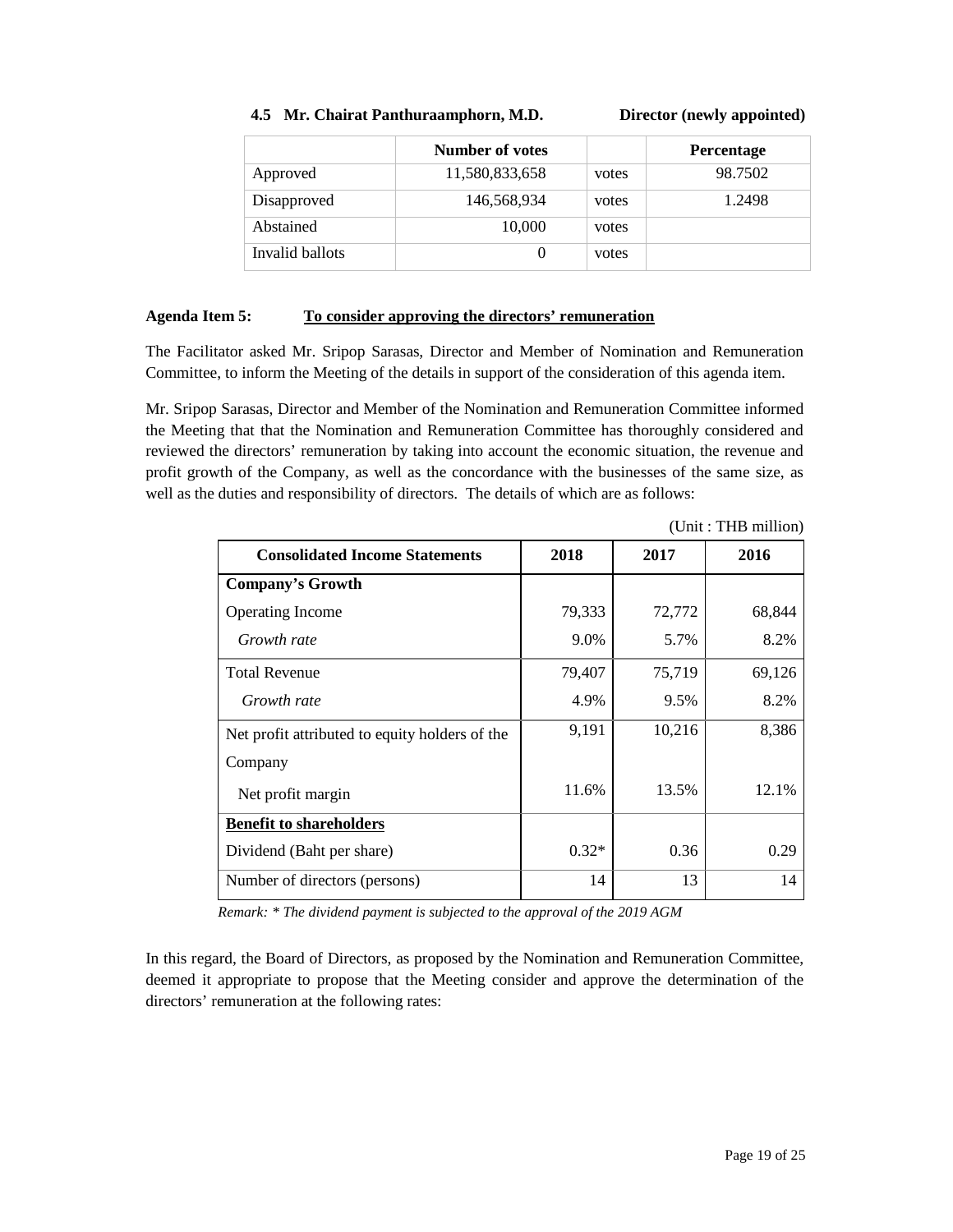## **1. The Board of Directors' Remuneration**

(Unit : THB)

| <b>Details</b>                                                                | <b>Proposed to</b><br><b>2019 AGM</b> | <b>2018 AGM</b> | <b>2017 AGM</b> |
|-------------------------------------------------------------------------------|---------------------------------------|-----------------|-----------------|
| 1.1 Directors' remuneration (total)<br>To be allocated among the Board itself | 79.4 million $(1)$                    | 75.7 million    | 69.1 million    |
| 1.2 Meeting allowance                                                         | 75,000                                | 75,000          | 75,000          |
| Chairman                                                                      | per meeting                           | per meeting     | per meeting     |
| Director (each)                                                               | 50,000                                | 50,000          | 50,000          |
|                                                                               | per meeting                           | per meeting     | per meeting     |
| 1.3 Medical Expense                                                           | 3 million                             | 3 million       |                 |
| (For outside directors who are not the                                        | per person                            | per person      |                 |
| executives or employees under employment                                      | per year $(2)$                        | per year (from  |                 |
| contract of the Company, and the treatment at                                 | (from 2019 AGM                        | 2018AGM to the  |                 |
| Bangkok Hospital and affiliated hospitals only)                               | to the next AGM)                      | next AGM)       |                 |

*Remarks:* 

*(1) The Company has determined the guidelines for calculating the remuneration of the Company directors at the rate of 0.1 % of total revenue according to the latest consolidated financial statements.* 

*(2) As of 28 February 2019, there are 8 outside directors who are not the executives or employees under employment contract of the Company, namely, Professor Emeritus Arun Pausawasdi, M.D., Professor Emeritus Santasiri Sornmani, M.D., Mr. Chavalit Sethameteekul, Mr. Weerawong Chittmittrapap, Mr. Kan Trakulhoon, Mr.Thongchai Jira-alongkorn and Mr. Puttipong Prasarttong-Osoth* 

## **2. Subcommittees' Remuneration**

Subcommittees comprise the Audit Committee, the Executive Committee, the Nomination and Remuneration Committee, the Risk Management Committee, and the Good Corporate Governance, all of which shall receive remunerations in the form of meeting allowances as follows:

| (Unit: Baht/Meeting)                      | <b>Proposed to</b><br>2019 AGM | <b>2018 AGM</b> | <b>2017 AGM</b> |
|-------------------------------------------|--------------------------------|-----------------|-----------------|
| 2.1 Audit committee                       |                                |                 |                 |
| Chairman                                  | 105,000                        | 105,000         | 105,000         |
| Member (each)                             | 70,000                         | 70,000          | 70,000          |
| <b>2.2 Executive Committee</b>            |                                |                 |                 |
| Chairman                                  | 90,000                         | 90,000          | 90,000          |
| Member (each)                             | 60,000                         | 60,000          | 60,000          |
| 2.3 Nomination and Remuneration Committee |                                |                 |                 |
| Chairman                                  | 75,000                         | 75,000          | 75,000          |
| Member (each)                             | 50,000                         | 50,000          | 50,000          |
| 2.4 Risk Management Committee             |                                |                 |                 |
| Chairman                                  | 75,000                         | 75,000          | 75,000          |
| Member (each)                             | 50,000                         | 50,000          | 50,000          |
| 2.5 Corporate Governance Committee        |                                |                 |                 |
| Chairman                                  | 75,000                         | 75,000          |                 |
| Member (each)                             | 50,000                         | 50,000          |                 |

 $(Hint \cdot THR)$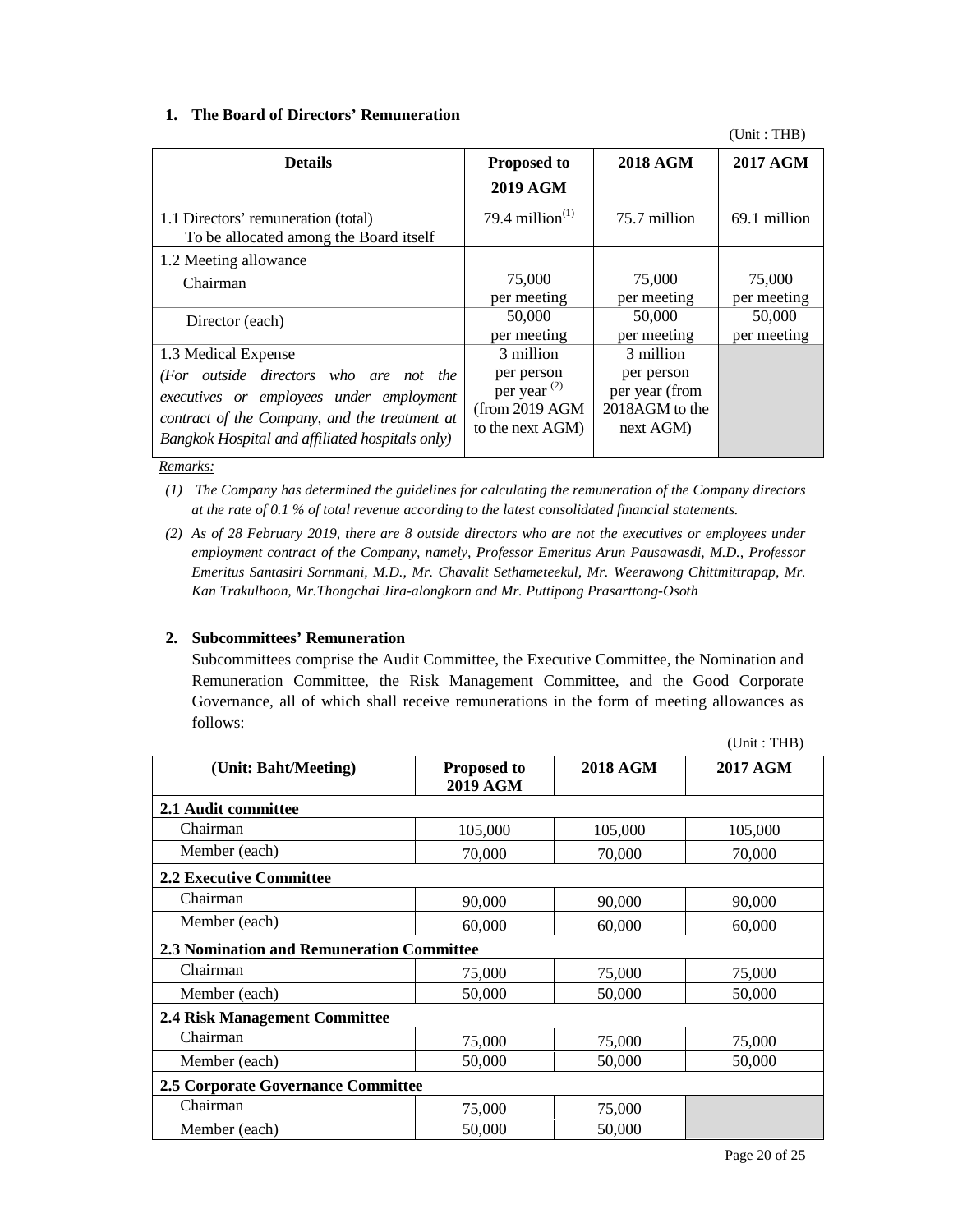The Facilitator gave the shareholders an opportunity to ask questions.

Mr. Chalermphon Waithayangkul, a shareholder, asked why the remunerations of subcommittees, especially the Audit Committee, are higher than that of the Board of Directors.

The Facilitator asked Mr. Sripop Sarasas, Director and Member of the Nomination and Remuneration Committee, to answer the question.

Mr. Sripop Sarasas, Director and Member of the Nomination and Remuneration Committee, clarified that the Company determined the remunerations based on each subcommittee duties and responsibilities. The duties and responsibilities of the Audit Committee are more than those of the other subcommittees, and the Audit Committee is also responsible for the Company's financial position and acts as a representative of minority shareholders.

No shareholders asked any further questions or expressed any further opinions. The Facilitator then asked that the Meeting cast votes on this agenda item.

The Company Secretary informed the Meeting that the resolution on this agenda item shall be passed by votes of no less than two-thirds of the total votes of the shareholders attending the Meeting.

**Resolution:** After due consideration, the Meeting resolved, by votes of no less than two-thirds of the total votes of the shareholders attending the Meeting, to approve the directors' remuneration for the year 2019, as proposed, in accordance with the following votes:

|                 | Number of votes (votes) |       | <b>Percentage</b> |
|-----------------|-------------------------|-------|-------------------|
| Approved        | 11,654,561,885          | votes | 99.3789           |
| Disapproved     | 70,440,022              | votes | 0.6006            |
| Abstained       | 2,403,239               | votes | 0.0205            |
| Invalid ballots |                         | votes | 0.0000            |

## **Agenda Item 6: To consider appointing the auditor for 2019 and fixing the audit fee**

The Facilitator proposed that the Meeting consider and approve the appointment of auditors for the year 2019, and the fixing of audit fee, and asked Professor Emeritus Santasiri Sornmani, M.D., Chairman of the Audit Committee, to inform to the Meeting of the details of the auditors.

Professor Emeritus Santasiri Sornmani, M.D., Chairman of the Audit Committee, informed the Meeting that according to the information delivered to all shareholders along with the notice calling this Meeting, the Audit Committee has selected the auditors of the Company based on the following criteria:

- 1. Knowledge, ability and experience of the auditors;
- 2. Availability in the number of personnel as well as experience and performance in the past of the team;
- 3. Reasonable proposed fee compared to the amount of work and the fee of other listed companies in the same level;
- 4. Independency of the auditors and their audit firm, as not being the persons who have relationship and/or conflicts of interest with the Company, the subsidiaries, the Management, major shareholders or the related persons of the aforesaid persons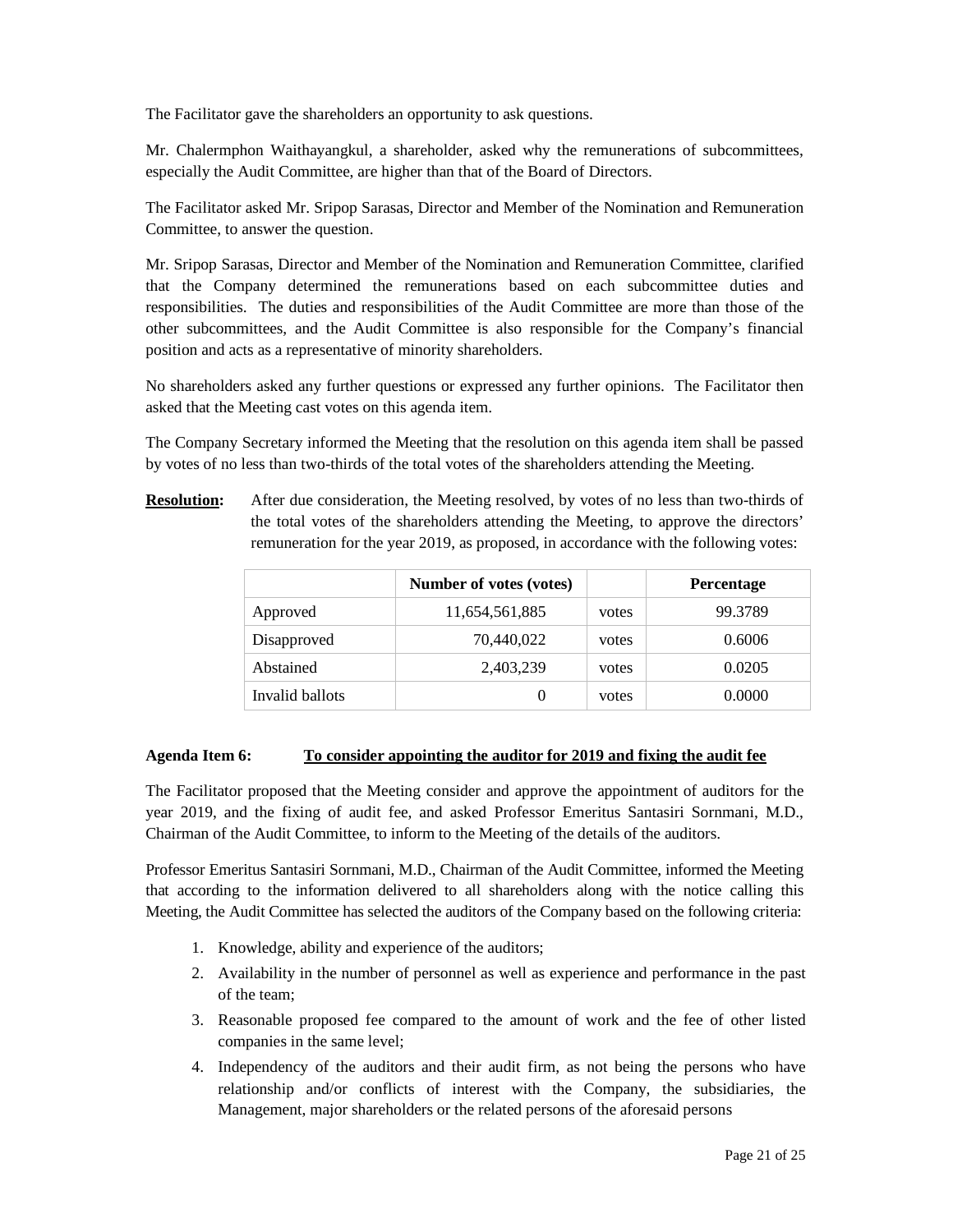It is deemed appropriate to propose for the Board of Directors to consider and propose the matter to the Meeting to consider and approve the following auditors of EY Office Co., Ltd. as the auditors of the Company for the year 2019:

| List of auditors proposed for appointment in<br>this Meeting | <b>Certified Public</b><br><b>Accountant No.</b> | First year signing as<br>the auditor |
|--------------------------------------------------------------|--------------------------------------------------|--------------------------------------|
| 1. Mr. Wichart Lokatekrawee, and/or                          | No. 4451                                         | 2018                                 |
| 2.<br>Ms. Kamontip Lertwitworatep, and/or                    | No. 4377                                         | $2016 - 2017$                        |
| Ms. Siriwan Suratepin, and/or<br>3.                          | No. 4604                                         |                                      |
| Mrs. Sarinda Hirunprasurtwutti<br>4.                         | No. 4799                                         |                                      |

In addition, it is proposed that the Meeting approve the fixing of audit fee for the year 2019 at THB 2.45 million, which is increased by 9 percent from the preceding year due to the increase in volume of audit works as the business of the Company Group has expanded, complexity occurred due to the change in the accounting standard, and the audit fee being unadjusted for a period of consecutive three years.

| <b>Audit Fee</b>         | 2019      | 2018      | 2017      |
|--------------------------|-----------|-----------|-----------|
| Audit fee for 3 quarters | 1,047,000 | 957,000   | 957,000   |
| Audit fee for the year   | 1,403,000 | 1,283,000 | 1,283,000 |
| <b>Total audit fee</b>   | 2,450,000 | 2,240,000 | 2,240,000 |

In this regard, the proposed auditors and EY Office Co., Ltd., which is the auditors' firm, had no relationship with nor any interests in the Company, its subsidiaries, executive, major shareholders, or related persons of the aforementioned parties. In addition, the auditors demonstrated independence in auditing and providing their professional opinions on the Financial Statements of the Company and its subsidiaries.

No shareholders asked any further questions or expressed any further opinions. The Facilitator then asked that the Meeting cast votes on this agenda item.

The Company Secretary informed the Meeting that the resolution on this agenda item shall be passed by a majority vote of the shareholders attending the Meeting and casting their votes.

**Resolution:** After due consideration, the Meeting resolved, by a majority vote of the shareholders attending the Meeting and casting their votes, to approve the appointment of: Mr. Wichart Lokatekrawee, Certified Public Accountant No. 4451; and/or Ms. Kamontip Lertwitworatep, Certified Public Accountant No. 4377; and/or Ms. Siriwan Suratepin, Certified Public Accountant No. 4604; and/or Mrs. Sarinda Hirunprasurtwutti, Certified Public Accountant No. 4799, of EY Office Co., Ltd. as the auditors of the Company for the year 2019, and approve the fixing of the audit fee at THB 2.45 million, as proposed, in accordance with the following votes:

 $(Unit \cdot THB)$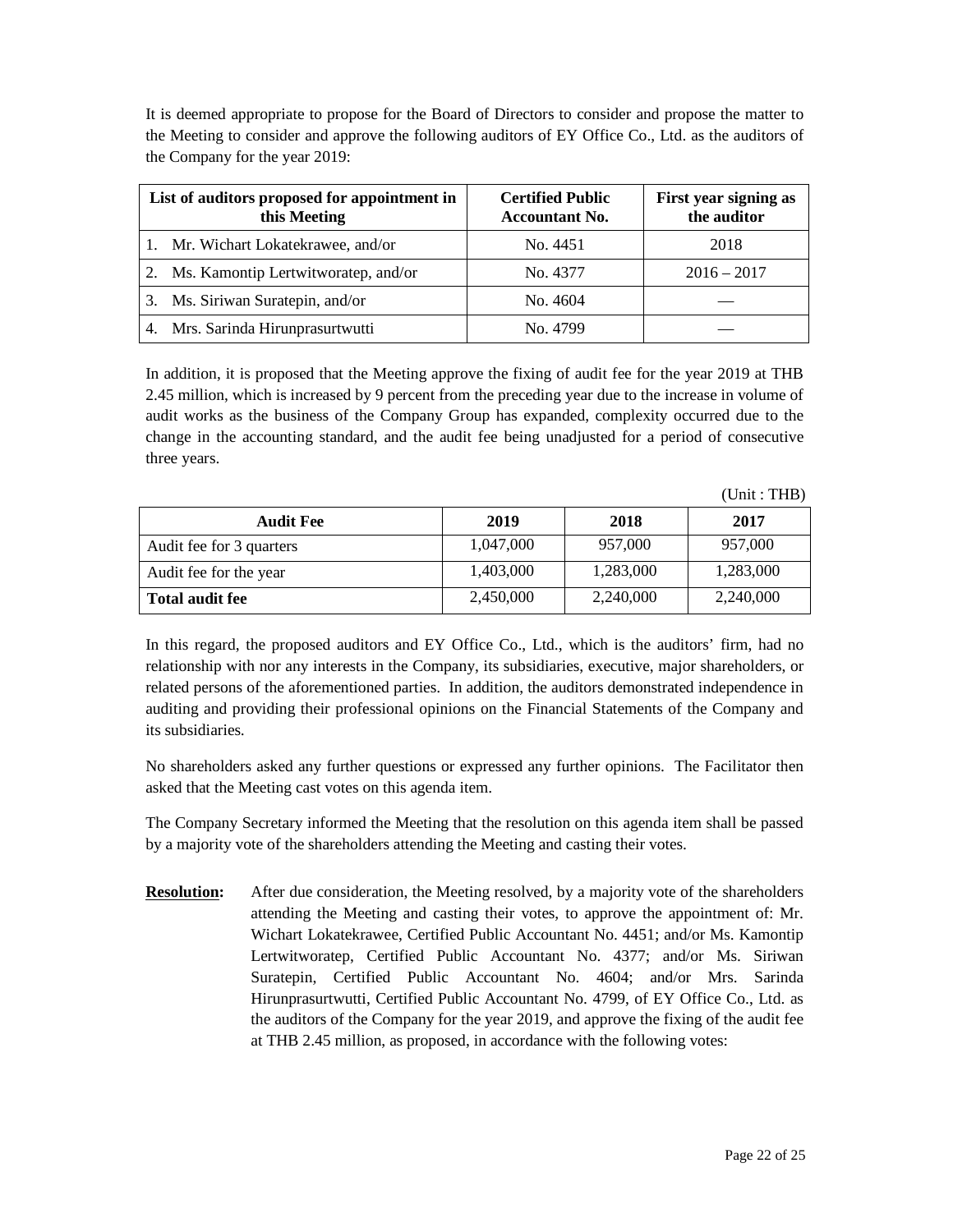|                 | Number of votes (votes) |       | Percentage* |
|-----------------|-------------------------|-------|-------------|
| Approved        | 11,704,433,082          | votes | 99.9690     |
| Disapproved     | 3,624,347               | votes | 0.0310      |
| Abstained       | 19,349,500              | votes |             |
| Invalid ballots | 0                       | votes |             |

## **Agenda Item 7: To consider other matters (if any)**

The Facilitator informed the Meeting that as all agenda items indicated in the notice calling this Meeting have been fully considered by the Meeting, the shareholders are to be given an opportunity to ask further questions and express further opinions.

Mr. Wasant Phongphuttamon, a shareholder, requested the Company to summarize the details of the shareholders' queries in the next notice to shareholders.

The Facilitator informed him that the Company Secretary would consider such matter and if any shareholder wished to obtain a hard copy of the minutes of the Meeting, they should provide their name and the address to the Company Secretary so that the Company can deliver a hard copy of the minutes of Meeting.

Mr. Wasant Phongphuttamon, a shareholder, asked further questions as follows:

- 1. In the case that the Company holds shares in Bumrungrad International Hospital of less than 20 percent, and the Company will therefore not obtain any profit, what is the principle regarding this matter?; and,
- 2. What impact would there be on the Company in relation to the increase of the medical service fee?

The Facilitator asked Mrs. Wannapa Pawavech, Assistant Chief Financial Officer, to clarify the shareholding in Bumrungrad International Hospital.

Mrs. Wannapa Pawavech, Assistant Chief Financial Officer informed the Meeting that this follows standard accounting principles, that is to say, if the Company does not have any material interest, the Company will not be able to record the accounting under the interest method in the financial statement. Nonetheless, the Company shall obtain a dividend proportionate to its shareholding and shall record the revenue in accordance with dividend obtained.

The Facilitator asked Mr. Pradit Theekakul, director, to clarify the impact of the increase of medical service fee.

Mr. Pradit Theekakul, director, informed the Meeting that at the present time, there is only the stipulation that the medicine fee and the medical service fee are controlled goods. In this regard, there is no material measurement which shall result in any change to the medicine fee and medical service fee. As for the future, we will need to wait and see what the outcome is from the government's meeting.

Mr. Nikom Pakabundhu, a shareholder, proposed suggestions regarding the following matters: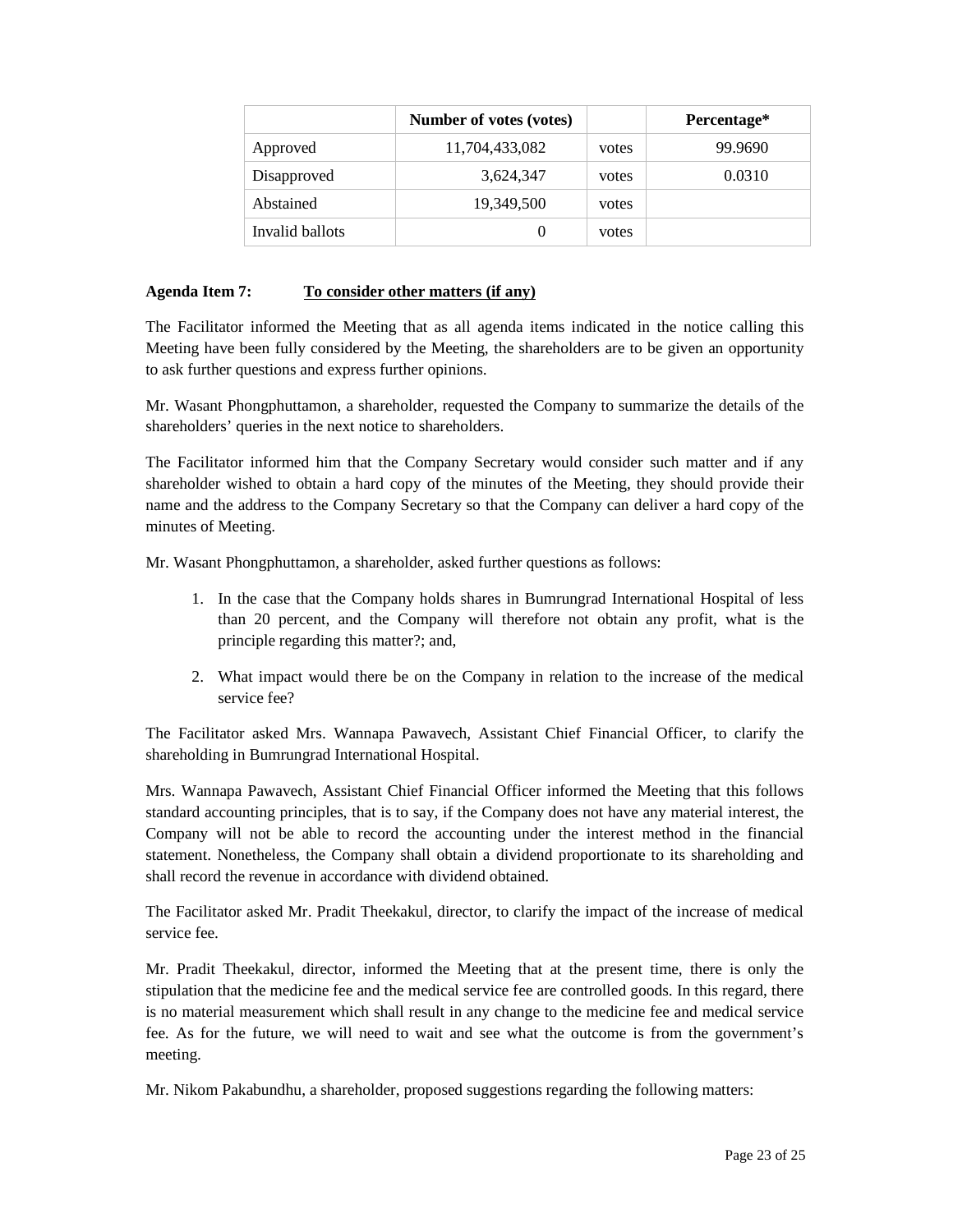- 1. The Company should consider changing the name of this agenda item from "to consider other matters (if any)" to "other matters". This is because should the Company use the term "to consider other matters (if any)", the shareholders entitled to propose agenda items for consideration besides those stipulated in the notice to the Meeting require the votes of not less than one-third of the issued shares. Consequently, the shareholders who have a small portion of votes cannot propose other agenda items for consideration. Therefore, he proposed that the Company considers changing the name of this agenda item;
- 2. In respect of the agenda item in relation to the approval of directors' remuneration, since certain companies provide the details of the number of meetings attended and the amount of remuneration each director is entitled to, therefore it is proposed that the Company considers summarizing the details of the aforementioned matters in the interests of transparency; and,
- 3. In respect of the agenda item in relation to the approval of the allocation of the annual profit, the Company should consider insert the details regarding the profit from the NON-BOI business as it would be beneficial for the shareholders to calculate tax.

The Facilitator informed the Meeting that in relation to the suggestion regarding the stipulation of the details in the directors' remuneration and the approval of the allocation of annual profit, the management will further consider this matter. The Facilitator further informed the Meeting that the discussion which takes place after the consideration of the agenda item to consider other matters (if any) does not constitute the consideration thereof. It is solely the discussion and answering the queries in relation to such matters raised. In this regard, according to the law, the shareholders holding shares amounting to not less than one-third of the total number of issued shares are entitled to propose other agenda items for consideration, therefore it is not only the board of directors who is entitled to determine the meeting agenda. Consequently, the name of the agenda shall remain unchanged as "to consider other matters (if any)". For other suggestions, the Facilitator informed the Meeting that the Company Secretary will further consider those suggestions.

The Company Secretary informed the Meeting that the information regarding the number of meetings attended by the Board of Directors and the sub-committee is stipulated in page 47 of the annual report. For the details of the remuneration of the Board of Directors and the sub-committee, it is stipulated in page 51 of the annual report.

Mr. Chalermphon Waithayangkul, a shareholder, further asked a question regarding the 20 percent investment in Bumrungrad International Hospital, as to whether this should impact on the board seat issue. If the Company would like to become the strategic partner for business investment, normally holding 5 percent should entitle it to discuss how many the board seats the Company shall be entitled to.

The Facilitator informed the Meeting that there are many types of investment with other companies, one is the investment in the form of being a partner where both parties shall mutually manage the business and have binding obligations. In this type, the company will become a partner and there will be the execution of a shareholders' agreement among the major shareholders. The other type, being the type the Company is conducting, is to invest as the financial investor, that is to say, the Company will inject capital in other companies and obtain benefits in the form of a share of the change in share price, the accounting profit and the dividend. In this connection, when the Company needs to use that money, the Company can exit the investment, which shall be in accordance with the plan of the financial department through the consideration of the management of the Company.